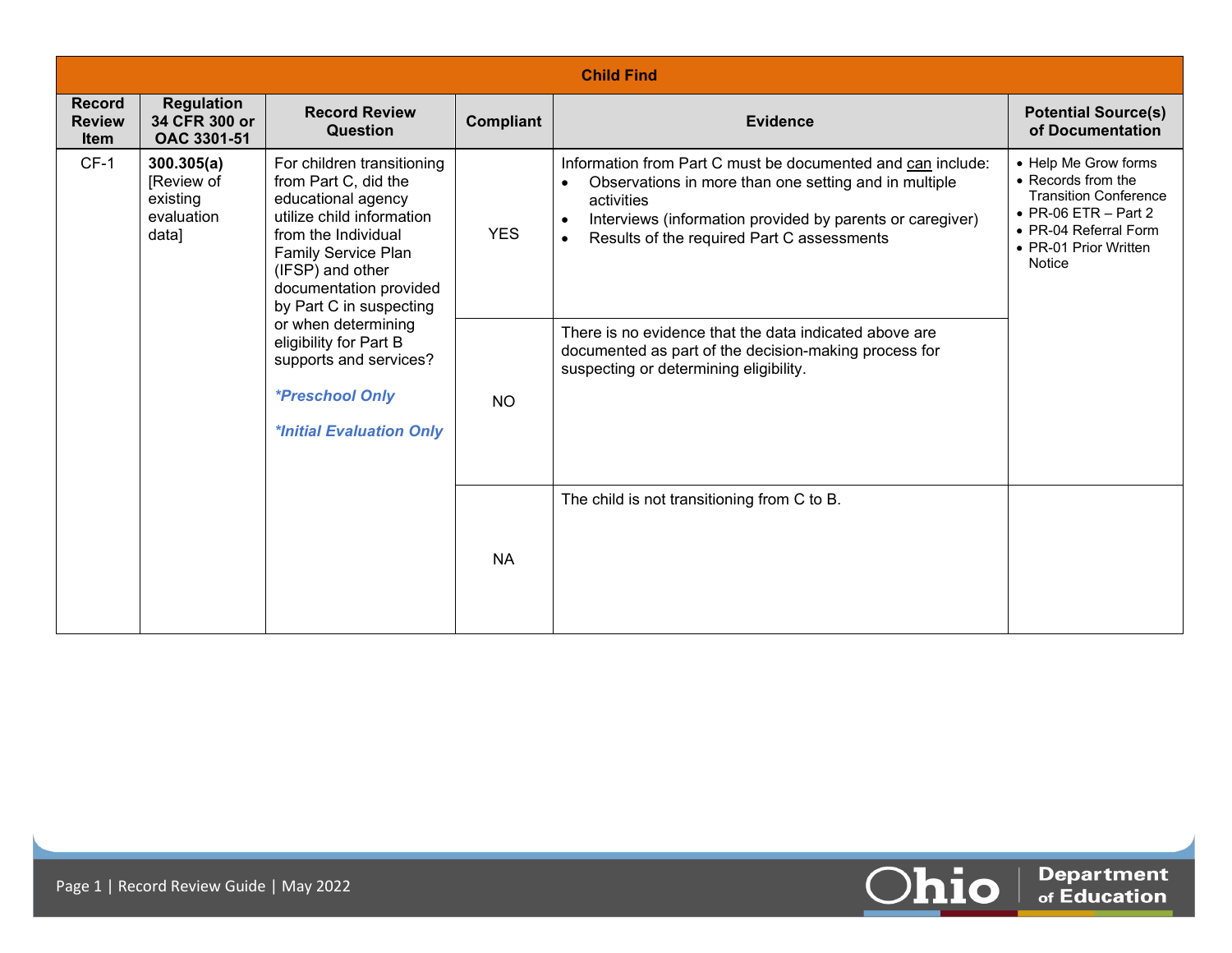| <b>Child Find</b>                      |                                                   |                                                                                                                                                                                                                                                                                                                                                                                                                                                                              |                  |                                                                                                                                                                                                                                                                                                                                                                                                                                                                                                                                                                                                                                                                                                                                                                                                                                                                                                                                                                                                                                                                                                                                                                                                                                                                               |                                                                                                                       |  |
|----------------------------------------|---------------------------------------------------|------------------------------------------------------------------------------------------------------------------------------------------------------------------------------------------------------------------------------------------------------------------------------------------------------------------------------------------------------------------------------------------------------------------------------------------------------------------------------|------------------|-------------------------------------------------------------------------------------------------------------------------------------------------------------------------------------------------------------------------------------------------------------------------------------------------------------------------------------------------------------------------------------------------------------------------------------------------------------------------------------------------------------------------------------------------------------------------------------------------------------------------------------------------------------------------------------------------------------------------------------------------------------------------------------------------------------------------------------------------------------------------------------------------------------------------------------------------------------------------------------------------------------------------------------------------------------------------------------------------------------------------------------------------------------------------------------------------------------------------------------------------------------------------------|-----------------------------------------------------------------------------------------------------------------------|--|
| <b>Record</b><br><b>Review</b><br>Item | <b>Regulation</b><br>34 CFR 300 or<br>OAC 3301-51 | <b>Record Review</b><br><b>Question</b>                                                                                                                                                                                                                                                                                                                                                                                                                                      | <b>Compliant</b> | <b>Evidence</b>                                                                                                                                                                                                                                                                                                                                                                                                                                                                                                                                                                                                                                                                                                                                                                                                                                                                                                                                                                                                                                                                                                                                                                                                                                                               | <b>Potential Source(s)</b><br>of Documentation                                                                        |  |
| $CF-2$                                 | 3301-51-06(A)<br>[Evaluations -<br>General]       | Does the educational<br>agency provide<br>interventions to resolve<br>concerns for any child<br>who is performing below<br>grade-level standards?<br>Preschool Note: The<br>summary of<br>interventions provided is<br>required for preschool<br>children only if the<br>preschool child<br>previously received<br>services under Part C<br>and/or Part B of IDEA or<br>is being evaluated under<br>the suspected disability<br>category of specific<br>learning disability. | <b>YES</b>       | The record shows evidence of intervention data and provides a<br>summary of the interventions that have been implemented prior<br>to referral OR during the evaluation process.<br>For initial evaluations, the summary of interventions provided<br>must include:<br>1. A description of the research-based intervention(s) used;<br>2. How long the intervention was provided (how many weeks);<br>3. The intensity of the intervention - how often, and for how<br>many minutes;<br>4. A description of the results compared to the baseline data;<br>5. The decision as a result of the intervention(s).<br>For reevaluations, the summary of interventions provided<br>would include:<br>1. A description as delineated above if interventions were<br>provided in addition to the specially designed instruction,<br>related services, and other supports contained in the IEP;<br>2. If no additional interventions were provided, a statement<br>that it was determined by the ETR team that the student<br>is making adequate progress with current special<br>education supports and services required in the IEP.;<br>3. This area cannot be left blank and must refer to actual<br>interventions, if provided, and not simply accommodations or<br>modifications. | • Data from interventions<br>$\bullet$ PR-06 ETR - Part 2<br>• PR-04 Referral Form<br>• PR-01 Prior Written<br>Notice |  |
|                                        |                                                   |                                                                                                                                                                                                                                                                                                                                                                                                                                                                              | <b>NO</b>        | The student record contains no evidence that interventions<br>were provided to the child; OR For a reevaluation, there is no<br>statement that the student was making adequate progress<br>with current special education supports and services.                                                                                                                                                                                                                                                                                                                                                                                                                                                                                                                                                                                                                                                                                                                                                                                                                                                                                                                                                                                                                              |                                                                                                                       |  |
|                                        |                                                   |                                                                                                                                                                                                                                                                                                                                                                                                                                                                              | <b>NA</b>        | Transfer ETR from previous educational agency; OR The<br>preschool child did not previously receive services under Part C<br>and/or Part B of IDEA.                                                                                                                                                                                                                                                                                                                                                                                                                                                                                                                                                                                                                                                                                                                                                                                                                                                                                                                                                                                                                                                                                                                           |                                                                                                                       |  |

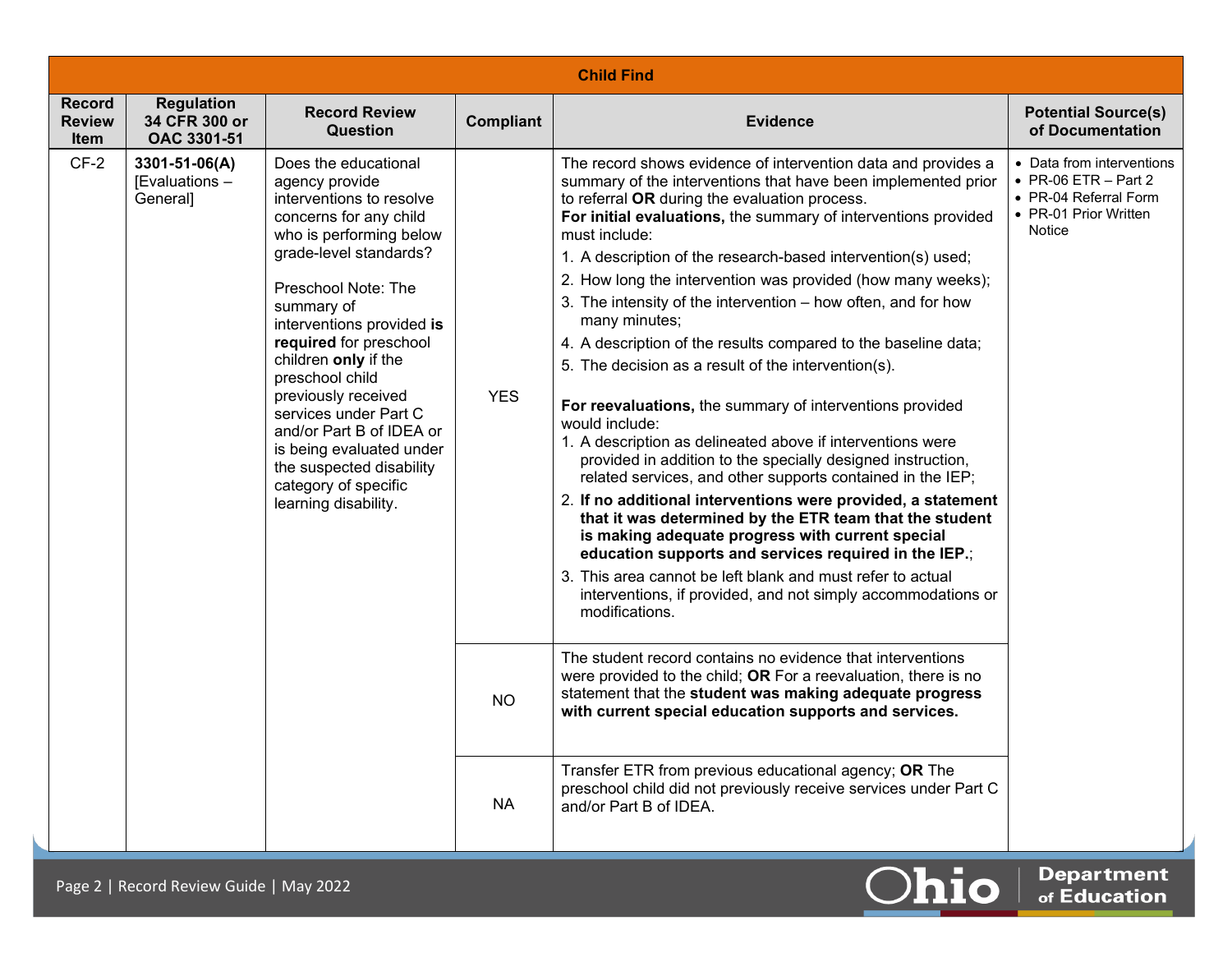|                                               | <b>Child Find</b>                                                         |                                                                                                                                                          |                  |                                                                                                                                                                                                                                                                                                                                                                              |                                                                                                                                                                                                                             |  |  |  |
|-----------------------------------------------|---------------------------------------------------------------------------|----------------------------------------------------------------------------------------------------------------------------------------------------------|------------------|------------------------------------------------------------------------------------------------------------------------------------------------------------------------------------------------------------------------------------------------------------------------------------------------------------------------------------------------------------------------------|-----------------------------------------------------------------------------------------------------------------------------------------------------------------------------------------------------------------------------|--|--|--|
| <b>Record</b><br><b>Review</b><br><b>Item</b> | <b>Regulation</b><br>34 CFR 300 or<br>OAC 3301-51                         | <b>Record Review</b><br><b>Question</b>                                                                                                                  | <b>Compliant</b> | <b>Evidence</b>                                                                                                                                                                                                                                                                                                                                                              | <b>Potential Source(s)</b><br>of Documentation                                                                                                                                                                              |  |  |  |
| $CF-3$                                        | 300.501(b)<br>[Parent<br>participation in<br>meetings]<br>300.9 [Consent] | Were the<br>parents/guardians<br>provided the opportunity<br>to be involved in the<br>ETR planning meeting to<br>establish informed<br>parental consent? | <b>YES</b>       | There is evidence of parental involvement; OR Evidence the<br>parent was provided the opportunity to participate in the ETR<br>planning meeting. This also applies to in-state transfer-in ETRs<br>adopted by the educational agency.<br>Note: A new evaluation for a child who transfers into Ohio from<br>another state is considered to be an initial evaluation in Ohio. | • Evaluation Planning<br>Form<br>• PR-01 Prior Written<br><b>Notice</b><br>• PR-02 Parent Invitation<br>• PR-04 Referral Form<br>• Other Documentation:<br>Phone logs, parent<br>contact logs, e-mails,<br>conference calls |  |  |  |
|                                               |                                                                           |                                                                                                                                                          | <b>NO</b>        | No evidence of parental involvement; OR No evidence the<br>parent was provided the opportunity to participate in the ETR<br>planning meeting.                                                                                                                                                                                                                                | • Documentation of<br>educational agency<br>and parent agreement<br>(must be verified by<br>consultant for<br>compliance)<br>• If transfer ETR.<br>adopting educational                                                     |  |  |  |
|                                               |                                                                           |                                                                                                                                                          | <b>NA</b>        | The parent and the educational agency agreed that a<br>reevaluation was unnecessary.                                                                                                                                                                                                                                                                                         | agency documentation<br>of parent involvement<br>in the ETR planning                                                                                                                                                        |  |  |  |
| $CF-4$                                        | 300.300 [Parental<br>Consent]<br><b>300.9 [Consent]</b>                   | Was written, informed<br>parental consent<br>obtained prior to an<br>evaluation?                                                                         | <b>YES</b>       | Signed PR-05 Parent Consent for Evaluation OR evidence that<br>the district made reasonable efforts to obtain consent for<br>evaluation and the child's parent failed to respond.                                                                                                                                                                                            | • PR-05 Parent Consent<br>for Evaluation<br>• PR-01 Prior Written<br>Notice                                                                                                                                                 |  |  |  |
|                                               |                                                                           |                                                                                                                                                          | <b>NO</b>        | No evidence of PR-05; OR PR-05 is signed prior to the<br>planning form date; OR The evaluation report addressed other<br>areas NOT noted on the planning form; OR An individual<br>evaluator's assessment was completed prior to the date of<br>consent; OR Consent was not obtained in writing.                                                                             | • OP-9 Attempts to<br><b>Obtain Parent</b><br>Participation                                                                                                                                                                 |  |  |  |
|                                               |                                                                           |                                                                                                                                                          | <b>NA</b>        | The parent and the educational agency agreed in writing that a<br>reevaluation was unnecessary and provided supporting<br>documentation.                                                                                                                                                                                                                                     |                                                                                                                                                                                                                             |  |  |  |



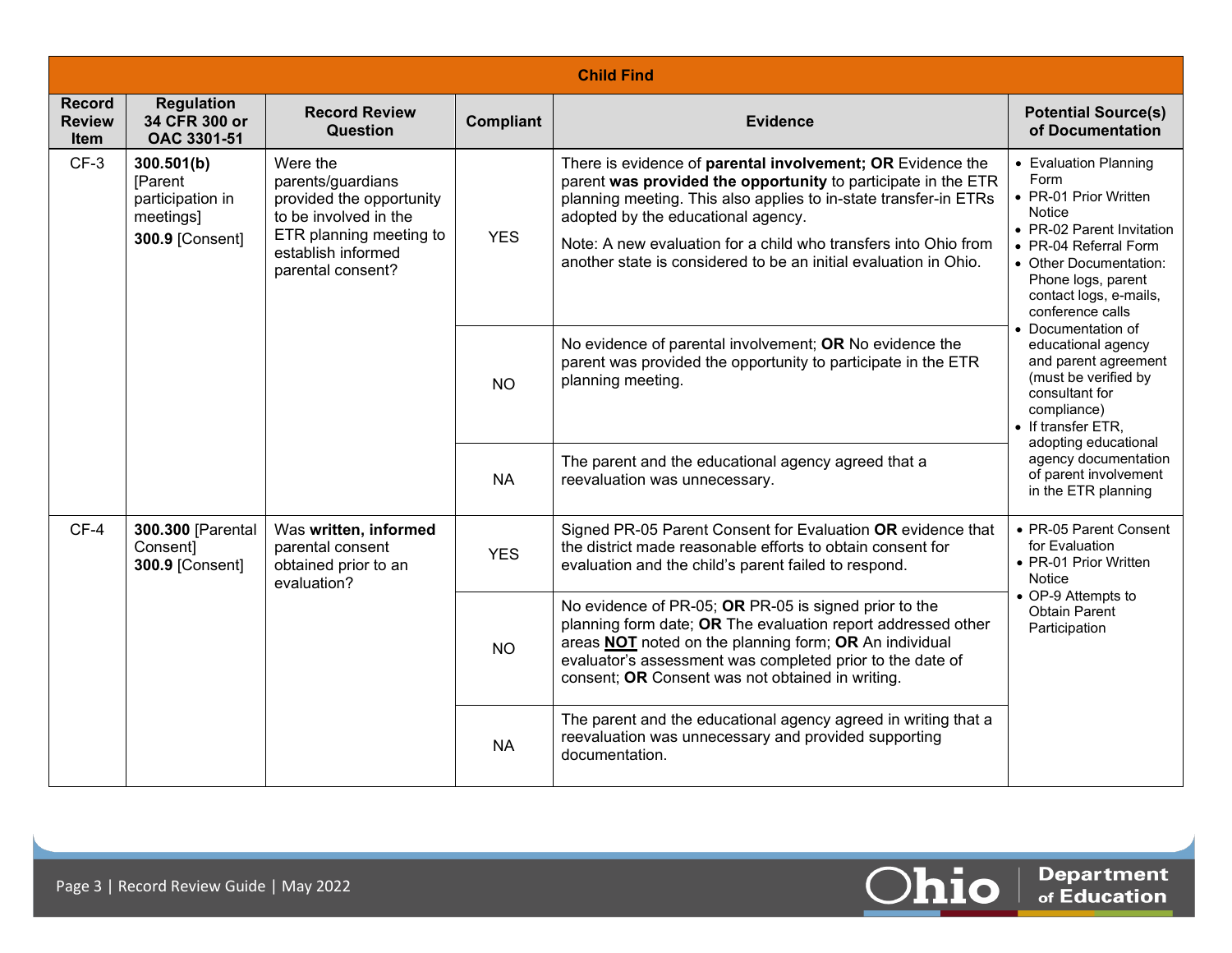| <b>Record</b><br><b>Review</b><br><b>Item</b> | <b>Regulation</b><br>34 CFR 300 or<br>OAC 3301-51                                                                                                                        | <b>Record Review</b><br><b>Question</b>                                                                                                                                                                                                                                                                                                                                                                                                                                              | <b>Compliant</b> | <b>Evidence</b>                                                                                                                                                                                                                                                                                                                                                                                                                                                                                                                                                                                                                                                                                                                                                                                                                                                                                                                                                                                                                                                                   | <b>Potential Source(s)</b><br>of Documentation                                                                                                                           |
|-----------------------------------------------|--------------------------------------------------------------------------------------------------------------------------------------------------------------------------|--------------------------------------------------------------------------------------------------------------------------------------------------------------------------------------------------------------------------------------------------------------------------------------------------------------------------------------------------------------------------------------------------------------------------------------------------------------------------------------|------------------|-----------------------------------------------------------------------------------------------------------------------------------------------------------------------------------------------------------------------------------------------------------------------------------------------------------------------------------------------------------------------------------------------------------------------------------------------------------------------------------------------------------------------------------------------------------------------------------------------------------------------------------------------------------------------------------------------------------------------------------------------------------------------------------------------------------------------------------------------------------------------------------------------------------------------------------------------------------------------------------------------------------------------------------------------------------------------------------|--------------------------------------------------------------------------------------------------------------------------------------------------------------------------|
| $CF-5$                                        | 300.304(c)(4)<br>[Other evaluation<br>procedures];<br>300.307-311<br>[Additional<br>Procedures for<br>Identifying<br>Children with<br>Specific Learning<br>Disabilities] | Is there evidence that<br>the evaluation<br>addresses all areas<br>related to the suspected<br>disability including:<br>$\bullet$ Health<br>• Vision and hearing<br>• Social and emotional<br>status<br>• General intelligence<br>• Academic<br>performance<br>• Communicative<br>status<br>• Motor abilities<br><b>Note: Anything listed</b><br>on the planning form<br>for inclusion in the<br>evaluation must be<br>reported in Part 1<br>(Individual Evaluator's<br>Assessment). | <b>YES</b>       | There is evidence that the evaluation addressed all areas<br>related to the suspected disability as noted on the planning<br>form, including, if appropriate:<br>Health<br>$\bullet$<br>Vision and hearing<br>Social and emotional status<br>General intelligence<br>$\bullet$<br>Academic performance<br>Communicative status<br>Motor abilities<br>There are additional procedures for evaluating for Specific<br>Learning Disabilities, Multiple Disabilities, Deafness or Hearing<br>Impairment and preschool-age children.<br>Multiple sources of information are required to determine<br>eligibility. For preschool, these sources include, but are not<br>limited to, information from Part C when children transition from<br>early intervention, structured observations in more than one<br>setting and in multiple activities, information provided by the<br>parent or caregiver and criteria and norm-referenced<br>evaluations. All developmental areas, not just those related to<br>the disability, must be assessed with at least one source of<br>information. | • Evaluation Planning<br>Form<br>• PR-04 Referral Form<br>• PR-01 Prior Written<br>Notice<br>• Preschool evaluation<br>form<br>• OP-4 Agreement to<br>Waive Reevaluation |
|                                               |                                                                                                                                                                          |                                                                                                                                                                                                                                                                                                                                                                                                                                                                                      | <b>NO</b>        | The evaluation report did not address all areas related to the<br>suspected disability; OR The evaluation report did not address<br>all areas noted on the planning form in a Part 1; OR There is no<br>Planning Form (unless tested for everything).                                                                                                                                                                                                                                                                                                                                                                                                                                                                                                                                                                                                                                                                                                                                                                                                                             |                                                                                                                                                                          |
|                                               |                                                                                                                                                                          |                                                                                                                                                                                                                                                                                                                                                                                                                                                                                      | <b>NA</b>        | The parent and the educational agency agreed that a<br>reevaluation is not necessary.                                                                                                                                                                                                                                                                                                                                                                                                                                                                                                                                                                                                                                                                                                                                                                                                                                                                                                                                                                                             |                                                                                                                                                                          |

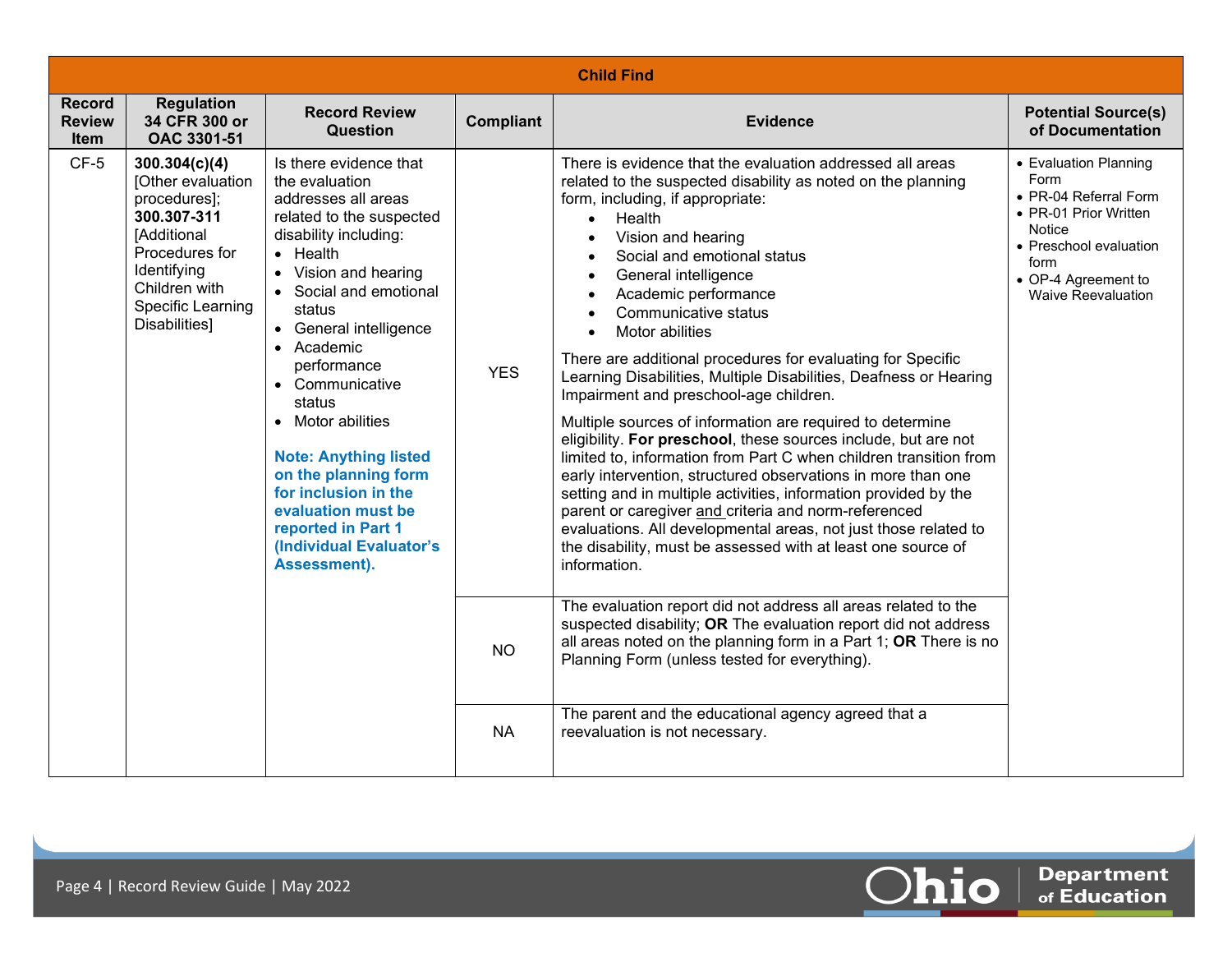|                                               | <b>Child Find</b>                                                                    |                                                                                                                                      |            |                                                                                                                                                                                                                                                                                                                                               |                                                |  |  |  |
|-----------------------------------------------|--------------------------------------------------------------------------------------|--------------------------------------------------------------------------------------------------------------------------------------|------------|-----------------------------------------------------------------------------------------------------------------------------------------------------------------------------------------------------------------------------------------------------------------------------------------------------------------------------------------------|------------------------------------------------|--|--|--|
| <b>Record</b><br><b>Review</b><br><b>Item</b> | <b>Regulation</b><br>34 CFR 300 or<br>OAC 3301-51                                    | <b>Record Review</b><br><b>Question</b>                                                                                              | Compliant  | <b>Evidence</b>                                                                                                                                                                                                                                                                                                                               | <b>Potential Source(s)</b><br>of Documentation |  |  |  |
| CF-6                                          | 300.306(c)<br>[Procedures for<br>determining<br>eligibility and<br>educational need] | Does the ETR clearly<br>state the summary of<br>assessment results?<br><b>Note: All information in</b><br><b>Part 1s (Individual</b> | <b>YES</b> | There is a clear and concise summary of the data/information<br>obtained during the evaluation process for the results of each<br>Part 1 assessment. The summary of the assessment results is<br>in language understandable to the parent.                                                                                                    | $\bullet$ PR-06 ETR - Part 2                   |  |  |  |
|                                               |                                                                                      | <b>Evaluator's</b><br><b>Assessment) must be</b><br>summarized in Part 2.                                                            | <b>NO</b>  | The ETR does not contain a clear summary of the results of all<br>the data and assessments; OR There is merely a re-statement<br>of all the assessments conducted without a concise<br>summarization; OR The summary is not stated in parent-<br>friendly language.                                                                           |                                                |  |  |  |
|                                               |                                                                                      |                                                                                                                                      | <b>NA</b>  | The parent and the educational agency agreed that a<br>reevaluation is not necessary.                                                                                                                                                                                                                                                         |                                                |  |  |  |
| $CF-7$                                        | 300.306(c)<br>[Procedures for<br>determining<br>eligibility and<br>educational need] | Does the ETR contain a<br>clear and succinct<br>description of<br>educational needs?<br><b>YES</b><br><b>NO</b><br><b>NA</b>         |            | The description of educational needs contains specific and<br>adequate information about the child that will allow the IEP<br>team to develop an effective and actionable IEP based on<br>educational needs synthesized from all Part 1s of the ETR.<br>This includes the need for special education, related services<br>and other supports. | $\bullet$ PR-06 ETR - Parts 1<br>and 2         |  |  |  |
|                                               |                                                                                      |                                                                                                                                      |            | The ETR does not contain a description of educational needs<br>for the child or contains generic information that is not<br>individualized to the child's needs; OR The ETR does not<br>address educational needs described in Part 1s, or educational<br>needs described in Part 1 were omitted in Part 2 without<br>explanation.            |                                                |  |  |  |
|                                               |                                                                                      |                                                                                                                                      |            | The parent and the educational agency agreed that a<br>reevaluation is not necessary; OR This ETR substantiates the<br>decision that the child no longer qualifies as a child with a<br>disability under IDEA.                                                                                                                                |                                                |  |  |  |
|                                               | Page 5   Record Review Guide   May 2022                                              |                                                                                                                                      |            | <b>Ohio</b>                                                                                                                                                                                                                                                                                                                                   | <b>Department</b><br>of Education              |  |  |  |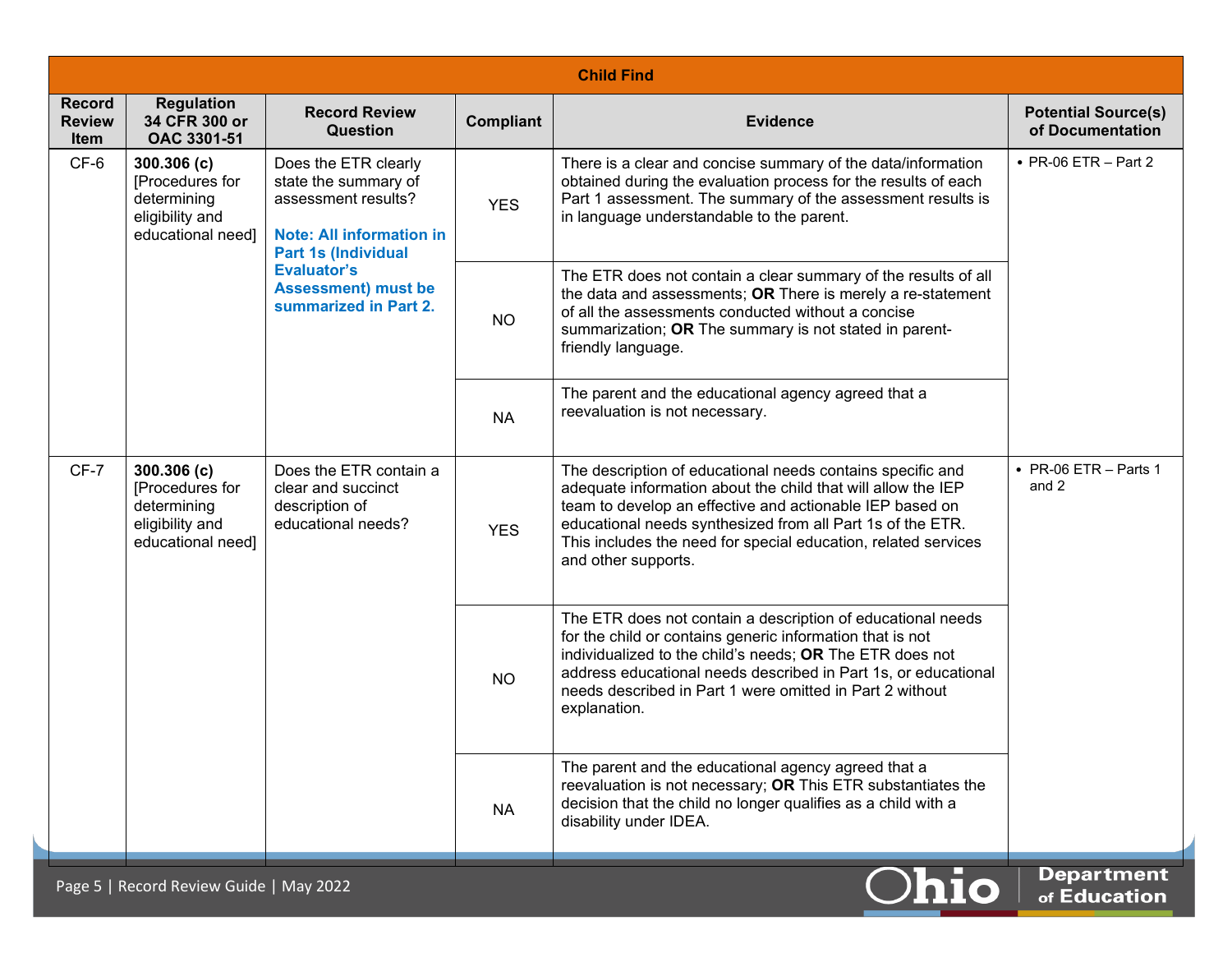| <b>Child Find</b>                      |                                                                                       |                                                                   |            |                                                                                                                                                                                                                                                                                                                                              |                                                |  |  |  |
|----------------------------------------|---------------------------------------------------------------------------------------|-------------------------------------------------------------------|------------|----------------------------------------------------------------------------------------------------------------------------------------------------------------------------------------------------------------------------------------------------------------------------------------------------------------------------------------------|------------------------------------------------|--|--|--|
| Record<br><b>Review</b><br><b>Item</b> | <b>Regulation</b><br>34 CFR 300 or<br>OAC 3301-51                                     | <b>Record Review</b><br>Question                                  | Compliant  | <b>Evidence</b>                                                                                                                                                                                                                                                                                                                              | <b>Potential Source(s)</b><br>of Documentation |  |  |  |
| $CF-8$                                 | 300.306 (c)<br>[Procedures for<br>determining<br>eligibility and<br>educational need] | Does the ETR contain<br>specific implications for<br>instruction? | <b>YES</b> | The ETR clearly describes the implications for specially<br>designed instruction and, if applicable, related services based<br>on implications for instruction synthesized from all Part 1s of<br>the ETR.                                                                                                                                   | $\bullet$ PR-06 ETR - Parts 1<br>and 2         |  |  |  |
|                                        |                                                                                       |                                                                   | <b>NO</b>  | There is no description of the implications for instruction; OR<br>The implications description is generic in nature and does not<br>address the individualized needs of this child; OR The ETR<br>does not address implications for instruction described in Part<br>1s, or that information is omitted from Part 2 without<br>explanation. |                                                |  |  |  |
|                                        |                                                                                       |                                                                   | <b>NA</b>  | The parent and the educational agency agreed that a<br>reevaluation is not necessary; OR This ETR substantiates the<br>decision that the child no longer qualifies as a child with a<br>disability under IDEA.                                                                                                                               |                                                |  |  |  |

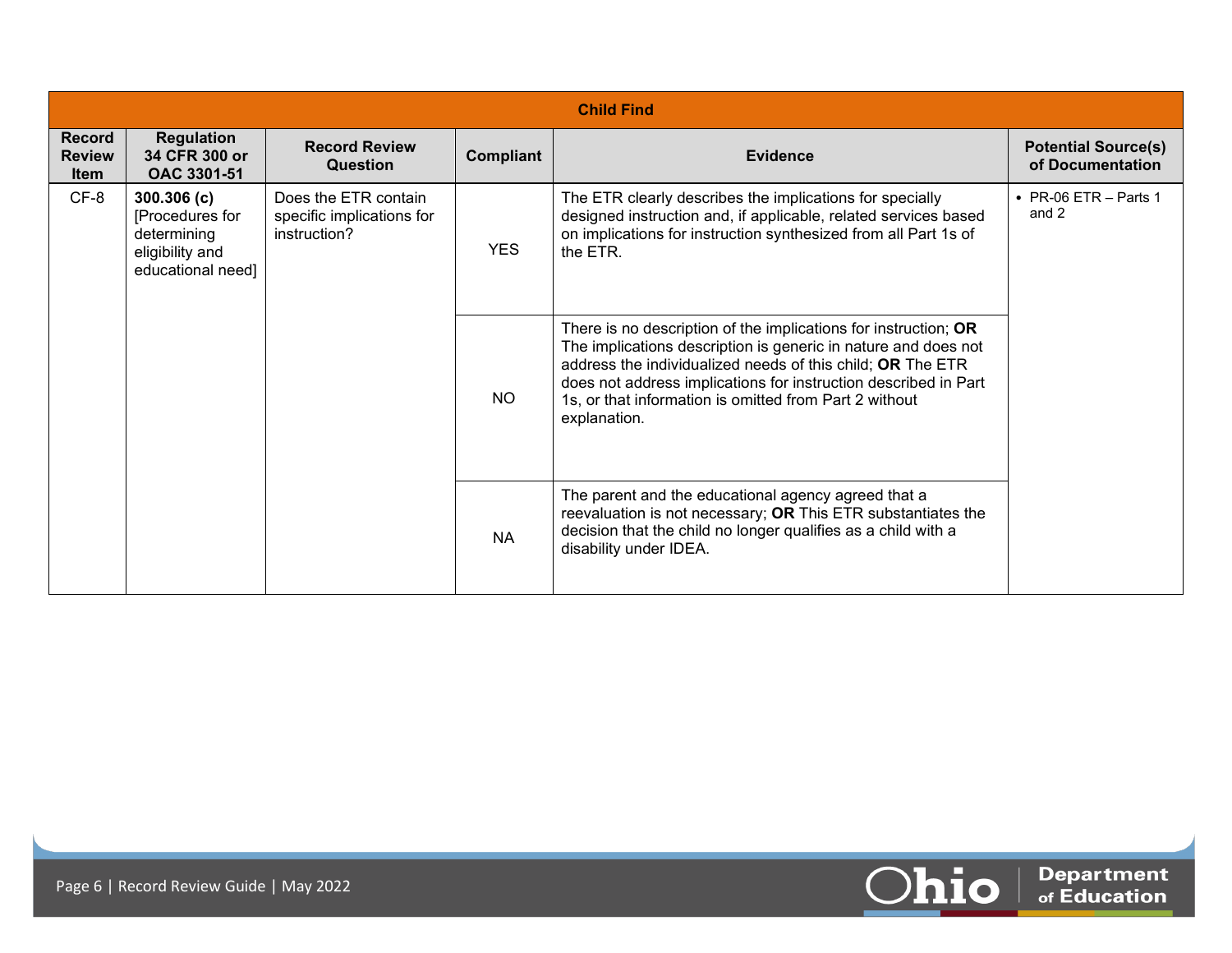|                                               | <b>Child Find</b>                                                                   |                                                                                                                                                                                                                                                                       |                  |                                                                                                                                                                                                                                                                                                                                                                                                                                                                                                                                                                                                                                                                                                                                                                                                                                                                                                                                                                                                                                                                                                                                                                                                                                                                                                                                                                                                                                                                                                                                                                                                                                                                                                                                                                                                                                                                                                                                                                                                                                                                                                                                                                                                                                                                                                                                                                                                                                                         |                                                                                                                                                                                                                                                                                                                                                                                                |  |  |
|-----------------------------------------------|-------------------------------------------------------------------------------------|-----------------------------------------------------------------------------------------------------------------------------------------------------------------------------------------------------------------------------------------------------------------------|------------------|---------------------------------------------------------------------------------------------------------------------------------------------------------------------------------------------------------------------------------------------------------------------------------------------------------------------------------------------------------------------------------------------------------------------------------------------------------------------------------------------------------------------------------------------------------------------------------------------------------------------------------------------------------------------------------------------------------------------------------------------------------------------------------------------------------------------------------------------------------------------------------------------------------------------------------------------------------------------------------------------------------------------------------------------------------------------------------------------------------------------------------------------------------------------------------------------------------------------------------------------------------------------------------------------------------------------------------------------------------------------------------------------------------------------------------------------------------------------------------------------------------------------------------------------------------------------------------------------------------------------------------------------------------------------------------------------------------------------------------------------------------------------------------------------------------------------------------------------------------------------------------------------------------------------------------------------------------------------------------------------------------------------------------------------------------------------------------------------------------------------------------------------------------------------------------------------------------------------------------------------------------------------------------------------------------------------------------------------------------------------------------------------------------------------------------------------------------|------------------------------------------------------------------------------------------------------------------------------------------------------------------------------------------------------------------------------------------------------------------------------------------------------------------------------------------------------------------------------------------------|--|--|
| <b>Record</b><br><b>Review</b><br><b>Item</b> | <b>Regulation</b><br>34 CFR 300 or<br>OAC 3301-51                                   | <b>Record Review</b><br>Question                                                                                                                                                                                                                                      | <b>Compliant</b> | <b>Evidence</b>                                                                                                                                                                                                                                                                                                                                                                                                                                                                                                                                                                                                                                                                                                                                                                                                                                                                                                                                                                                                                                                                                                                                                                                                                                                                                                                                                                                                                                                                                                                                                                                                                                                                                                                                                                                                                                                                                                                                                                                                                                                                                                                                                                                                                                                                                                                                                                                                                                         | <b>Potential</b><br>Source(s) of<br><b>Documentation</b>                                                                                                                                                                                                                                                                                                                                       |  |  |
| $CF-9$                                        | 300.306(a)(1)<br>[Determination<br>of eligibility]<br>300.303(a)<br>[Reevaluations] | Did a group of<br>qualified<br>professionals and<br>the parent of the<br>child determine<br>whether the child is<br>a child with a<br>disability?<br>Note: The OP-5<br><b>Parent/Guardian</b><br><b>Excusal form is not</b><br>applicable for the<br>evaluation team. | <b>YES</b>       | <b>Initial Evaluations</b><br>A group of qualified professionals determines eligibility:<br>1. Parent<br>2. A group of qualified professionals that includes:<br>• The child's general education teacher;<br>• Person qualified to conduct individual assessments and interpret the<br>results of those assessments such as a School Psychologist; and<br>• Educational agency representative.<br>3. Additional group members for determining a specific learning disability (SLD)<br>would include:<br>• The child's general education teacher; or<br>• If the child does not have a general education teacher, a general<br>education classroom teacher qualified to teach a child of his or her age; or<br>• For a child of less than school age, an individual qualified by the State<br>Educational Agency (SEA) to teach a child of his or her age; and<br>• At least one person qualified to conduct individual diagnostic examinations<br>of children, such as a school psychologist, speech-language pathologist or<br>remedial reading teacher.<br>4. When appropriate, the child.<br><b>Initial Evaluations for Preschool</b><br>For Initial Evaluations the group includes:<br>1. Parent<br>2. At least 2 representatives of the school district who collectively meet the<br>following requirements:<br>Qualified to provide or supervise the provision of specially designed<br>instruction to meet the unique needs of the child;<br>Qualified to provide or supervise the provision of instruction in the<br>$\bullet$<br>preschool general education curriculum;<br>Authorized to make decisions about the use of school district resources<br>for special education and related services; and<br>Qualified to interpret the instructional implications of evaluation results.<br>3. Additional group members for determining a specific learning disability (SLD)<br>would include:<br>The child's general education teacher; or If the child does not have a<br>$\bullet$<br>general education teacher, a general education classroom teacher<br>qualified to teach a child of his or her age; or<br>For a child of less than school age, an individual qualified by the State<br>$\bullet$<br>Educational Agency to teach a child of his or her age; and<br>At least one person qualified to conduct individual diagnostic<br>examinations of children, such as a school psychologist and/or speech-<br>language pathologist.<br>-- | $\bullet$ PR-06 ETR $-$<br>Section 1<br>Individual<br>Evaluator's<br>Assessment and<br>Section 5<br>Signatures<br>• PR-01 Prior<br>Written Notice to<br>parents<br>• PR-02 Parent<br>Invitation<br>• Documentation of<br>educational<br>agency and<br>parent agreement<br>(must be verified<br>by consultant for<br>compliance)<br>• OP-9 Attempts to<br><b>Obtain Parent</b><br>Participation |  |  |

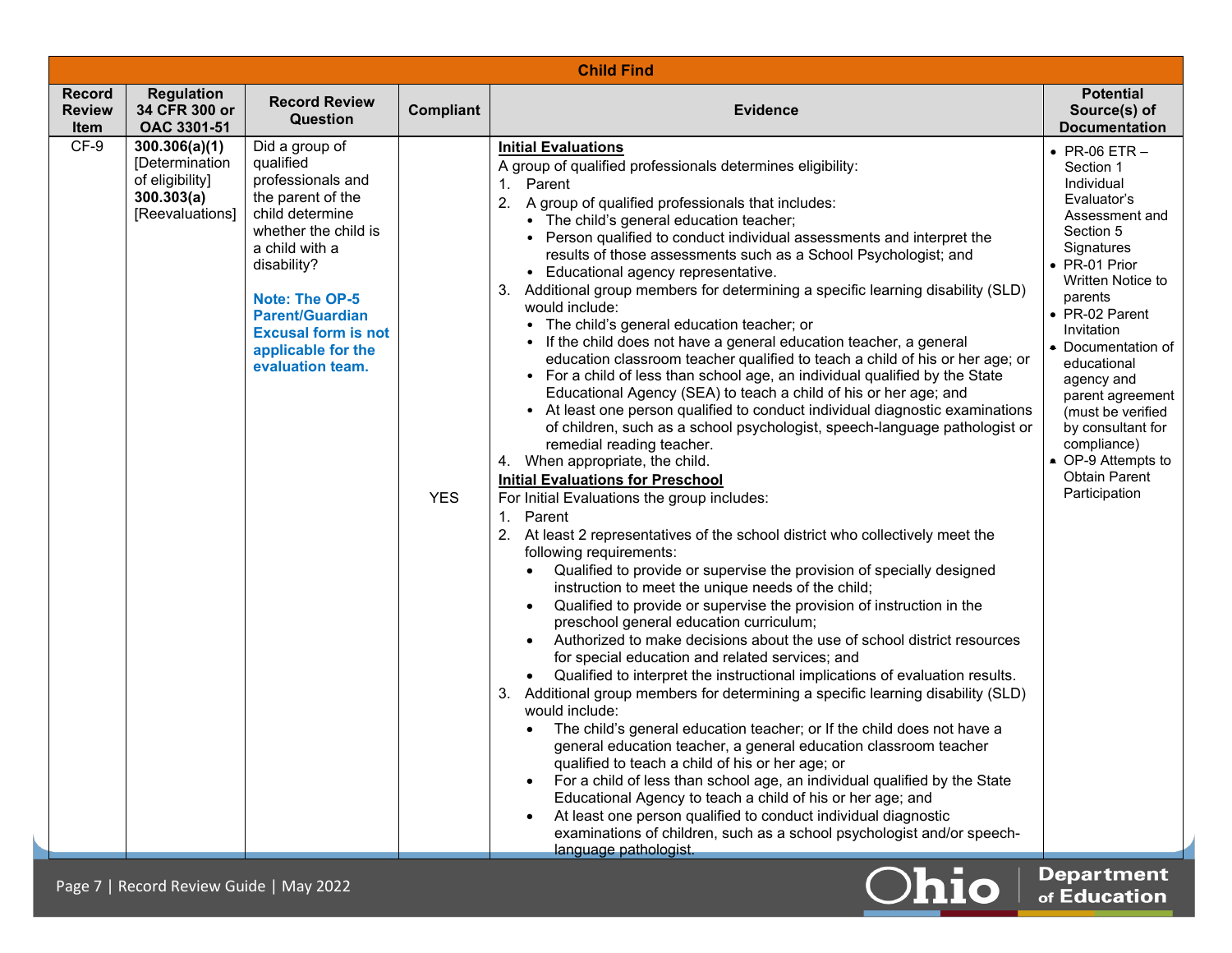|                                               | <b>Child Find</b>                                                                   |                                                                                                                                                                                                                                                                              |                                      |                                                                                                                                                                                                                                                                                                                                                                                                                                                                                                                                                                                                                                                                                                                                                                                                                                                                                                                                                                                                                                                                                                                                                                                                                                                                                                                                                                                                                                                                                                                                                                                                                                                                                                                                                                                                                                                                                                                                                                                   |                                                                                                                                                                                                                                                                                                                           |  |  |
|-----------------------------------------------|-------------------------------------------------------------------------------------|------------------------------------------------------------------------------------------------------------------------------------------------------------------------------------------------------------------------------------------------------------------------------|--------------------------------------|-----------------------------------------------------------------------------------------------------------------------------------------------------------------------------------------------------------------------------------------------------------------------------------------------------------------------------------------------------------------------------------------------------------------------------------------------------------------------------------------------------------------------------------------------------------------------------------------------------------------------------------------------------------------------------------------------------------------------------------------------------------------------------------------------------------------------------------------------------------------------------------------------------------------------------------------------------------------------------------------------------------------------------------------------------------------------------------------------------------------------------------------------------------------------------------------------------------------------------------------------------------------------------------------------------------------------------------------------------------------------------------------------------------------------------------------------------------------------------------------------------------------------------------------------------------------------------------------------------------------------------------------------------------------------------------------------------------------------------------------------------------------------------------------------------------------------------------------------------------------------------------------------------------------------------------------------------------------------------------|---------------------------------------------------------------------------------------------------------------------------------------------------------------------------------------------------------------------------------------------------------------------------------------------------------------------------|--|--|
| <b>Record</b><br><b>Review</b><br><b>Item</b> | <b>Regulation</b><br>34 CFR 300 or<br>OAC 3301-51                                   | <b>Record Review</b><br>Question                                                                                                                                                                                                                                             | Compliant                            | <b>Evidence</b>                                                                                                                                                                                                                                                                                                                                                                                                                                                                                                                                                                                                                                                                                                                                                                                                                                                                                                                                                                                                                                                                                                                                                                                                                                                                                                                                                                                                                                                                                                                                                                                                                                                                                                                                                                                                                                                                                                                                                                   | <b>Potential Source(s)</b><br>of Documentation                                                                                                                                                                                                                                                                            |  |  |
| $CF-9$<br>(Con't.)                            | 300.306(a)(1)<br>[Determination<br>of eligibility]<br>300.303(a)<br>[Reevaluations] | Did a group of<br>qualified<br>professionals and<br>the parent of the<br>child determine<br>whether the child is<br>a child with a<br>disability?<br><b>Note: The OP-5</b><br><b>Parent/Guardian</b><br><b>Excusal form is not</b><br>applicable for the<br>evaluation team. | <b>YES</b><br><b>NO</b><br><b>NA</b> | <b>Reevaluations</b><br>A group of qualified professionals determines eligibility. IEP Team Members:<br>1 <sub>1</sub><br>Parent<br>$\overline{2}$ .<br>General education teacher<br>3.<br>Special education provider<br>Educational agency representative<br>4.<br>An individual who can interpret the instructional implications of evaluation<br>5.<br>results<br>6.<br>At the discretion of the parent or the school educational agency, other<br>individuals who have knowledge or special expertise regarding the child,<br>including related services personnel as appropriate<br>7.<br>Whenever appropriate, the child with a disability<br>For Preschool Reevaluations: The IEP team is the Qualified Team, which<br>includes:<br>1. Parent<br>2. General education teacher<br>3. Special education provider<br>4. At least 2 representatives of the school district who collectively meet the<br>following requirements:<br>Qualified to provide or supervise the provision of specially designed<br>$\bullet$<br>instruction to meet the unique needs of the child;<br>Qualified to provide or supervise the provision of instruction in the<br>$\bullet$<br>preschool general education curriculum;<br>Authorized to make decisions about the use of school district resources<br>$\bullet$<br>for special education and related services; and<br>Qualified to interpret the instructional implications of evaluation results.<br>$\bullet$<br>5. At the discretion of the parent or the school district, other individuals who<br>have knowledge or special expertise regarding the child, including related<br>services personnel, as appropriate. If related services are provided to the<br>child or are indicated in the ETR, the related service personnel should be<br>part of the ETR team.<br>Eligibility was not determined by a group of qualified professionals.<br>The parent and the educational agency agreed that a reevaluation is not<br>necessary. | $\bullet$ PR-06 ETR $-$<br>Section 1 Individual<br>Evaluator's<br>Assessment and<br>Section 5<br>Signatures<br>• PR-01 Prior Written<br>Notice to Parents<br>• PR-02 Parent<br>Invitation<br>• Documentation of<br>educational agency<br>and parent<br>agreement (must<br>be verified by<br>consultant for<br>compliance) |  |  |
|                                               |                                                                                     |                                                                                                                                                                                                                                                                              |                                      |                                                                                                                                                                                                                                                                                                                                                                                                                                                                                                                                                                                                                                                                                                                                                                                                                                                                                                                                                                                                                                                                                                                                                                                                                                                                                                                                                                                                                                                                                                                                                                                                                                                                                                                                                                                                                                                                                                                                                                                   |                                                                                                                                                                                                                                                                                                                           |  |  |

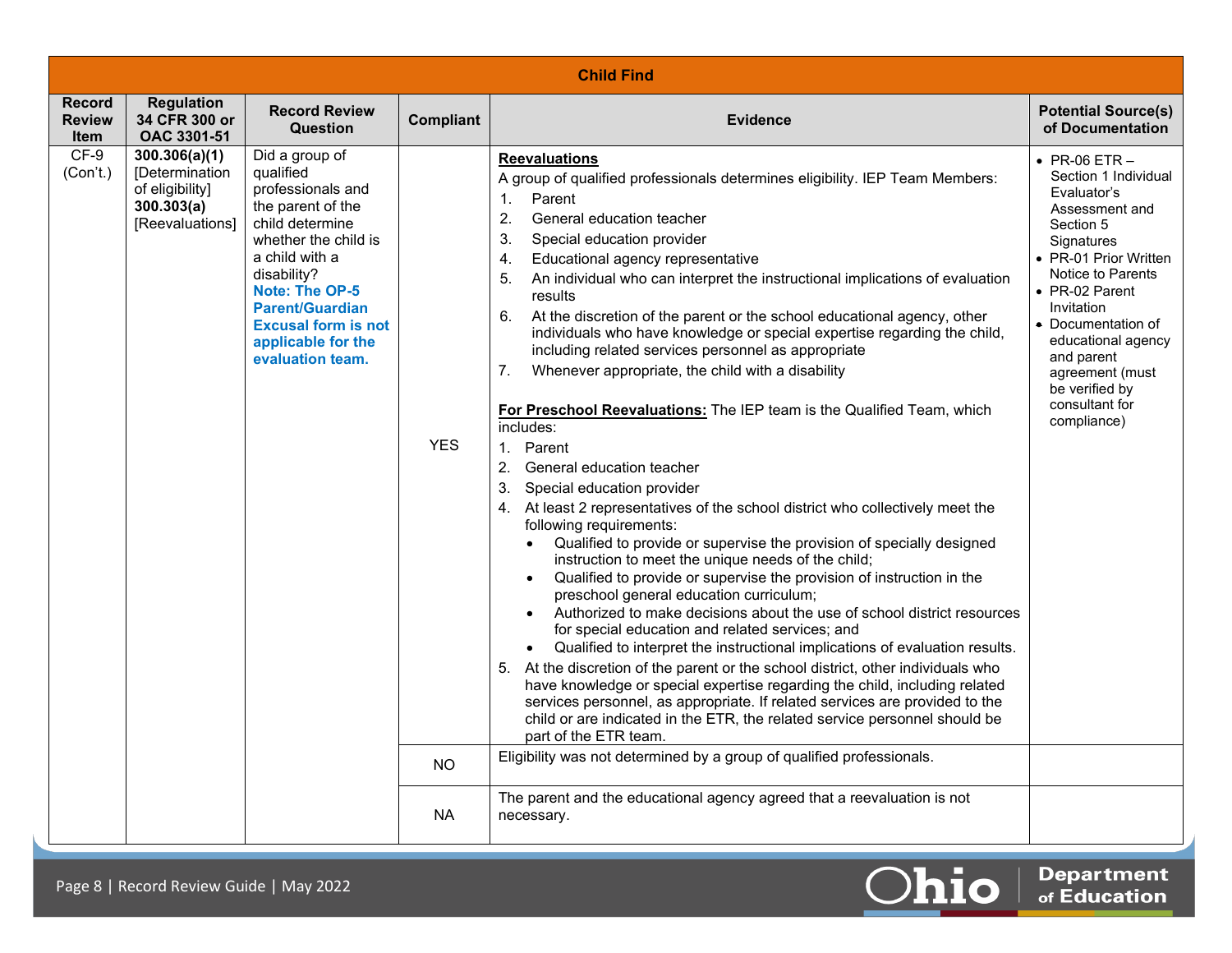|                                               | <b>Child Find</b>                                                     |                                                                                            |            |                                                                                                                                                                                                                                                                                                                                                                                 |                                                       |  |  |  |
|-----------------------------------------------|-----------------------------------------------------------------------|--------------------------------------------------------------------------------------------|------------|---------------------------------------------------------------------------------------------------------------------------------------------------------------------------------------------------------------------------------------------------------------------------------------------------------------------------------------------------------------------------------|-------------------------------------------------------|--|--|--|
| <b>Record</b><br><b>Review</b><br><b>Item</b> | <b>Regulation</b><br>34 CFR 300 or<br>OAC 3301-51                     | <b>Record Review Question</b>                                                              | Compliant  | <b>Evidence</b>                                                                                                                                                                                                                                                                                                                                                                 | <b>Potential Source(s) of</b><br><b>Documentation</b> |  |  |  |
| <b>CF-10</b>                                  | 3301-51-01<br>(B)(10)<br>[Definitions]<br>3301-51-06<br>(Evaluations) | Did the ETR team provide a<br>justification for the eligibility<br>determination decision? | <b>YES</b> | The statement provides a justification for the eligibility<br>determination decision describing how the student meets or<br>does not meet the eligibility criteria AND<br>The justification statement includes how the disability<br>affects the child's progress in the general education<br>curriculum.                                                                       | • PR-06 ETR $-$ Part 4                                |  |  |  |
|                                               |                                                                       |                                                                                            | <b>NO</b>  | The statement does not provide a justification for the<br>eligibility determination decision describing how the student<br>meets or does not meet the eligibility criteria; OR<br>The justification statement does not include how the<br>disability affects the child's progress in the general<br>education curriculum; OR SLD was suspected but Part 3<br>was not completed. |                                                       |  |  |  |

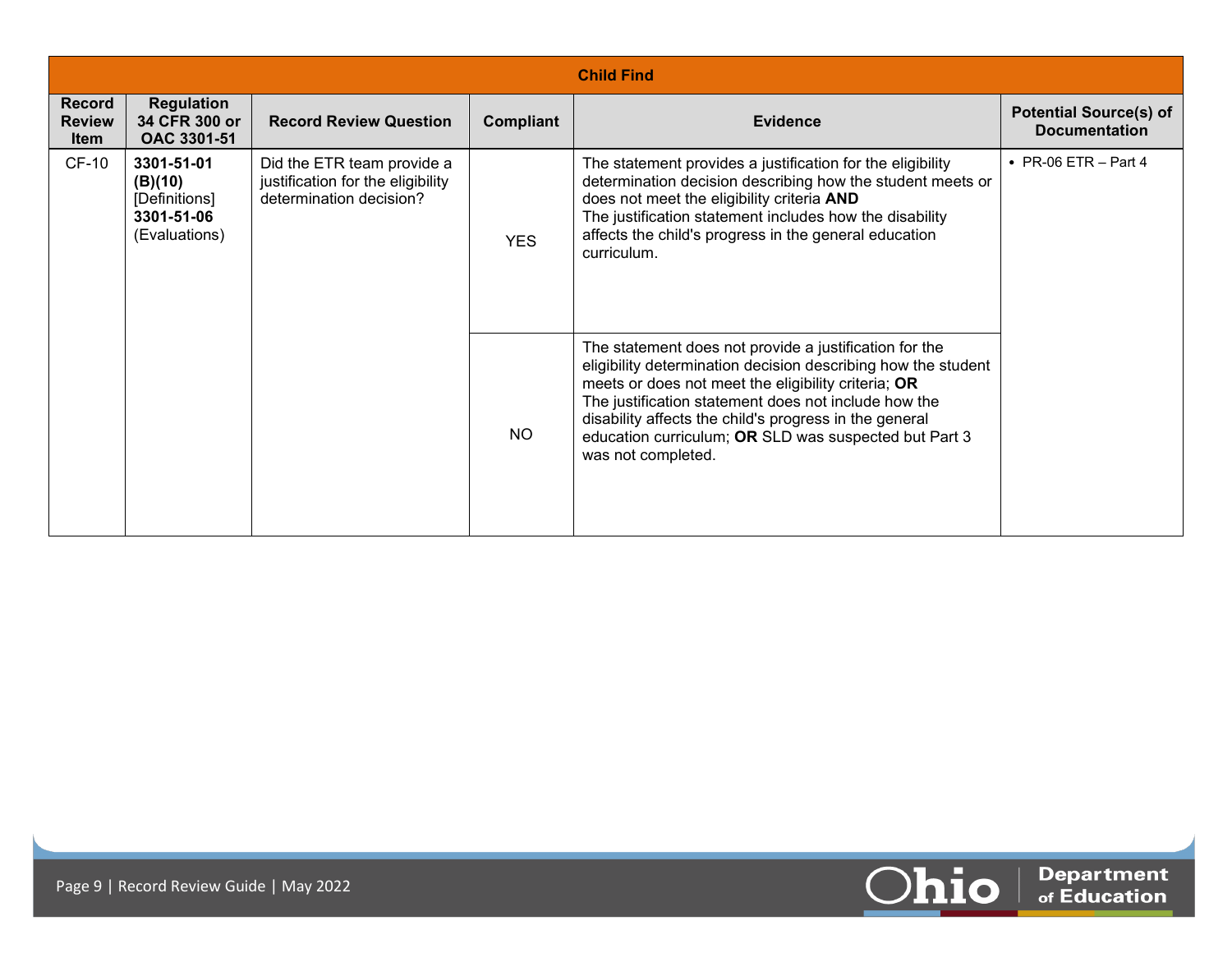|                                               | <b>Delivery of Service</b>                                                                                                                                                                                           |                                                                                                                                                                                                                                                                                                                                                                                                                                                                                                          |                                                                                                                                 |                                                                                                                                                                                                  |                                                       |  |  |  |  |
|-----------------------------------------------|----------------------------------------------------------------------------------------------------------------------------------------------------------------------------------------------------------------------|----------------------------------------------------------------------------------------------------------------------------------------------------------------------------------------------------------------------------------------------------------------------------------------------------------------------------------------------------------------------------------------------------------------------------------------------------------------------------------------------------------|---------------------------------------------------------------------------------------------------------------------------------|--------------------------------------------------------------------------------------------------------------------------------------------------------------------------------------------------|-------------------------------------------------------|--|--|--|--|
| <b>Record</b><br><b>Review</b><br><b>Item</b> | <b>Regulation</b><br>34 CFR 300 or<br><b>OAC 3301-51</b>                                                                                                                                                             | <b>Record Review Question</b>                                                                                                                                                                                                                                                                                                                                                                                                                                                                            | <b>Compliant</b>                                                                                                                | <b>Evidence</b>                                                                                                                                                                                  | <b>Potential Source(s) of</b><br><b>Documentation</b> |  |  |  |  |
| $DS-1$                                        | <b>SPP Indicator 13</b><br>300.320 (b)<br><b>Transition</b><br>Services]<br>3301-51-07(H)<br>(2)<br><b>Transition</b><br>Services]                                                                                   | Does the transition plan in the<br>current IEP meet all 8 required<br>elements for IDEA?<br>1. There are appropriate<br>measurable postsecondary<br>$goal(s)$ .<br>2. The postsecondary goals are<br>updated annually.                                                                                                                                                                                                                                                                                   | <b>YES</b>                                                                                                                      | The transition plan in the IEP is compliant with all<br>eight required federal elements outlined on the<br>National Technical Assistance Center on Transition<br>(NTACT) Indicator 13 Checklist. | • PR-07 IEP - Sections 4<br>and 5                     |  |  |  |  |
|                                               | 3. The postsecondary goals were<br>based on age-appropriate<br>transition assessment (AATA).<br>4. There are transition services<br>that will reasonably enable the<br>student to meet the<br>postsecondary goal(s). | <b>NO</b>                                                                                                                                                                                                                                                                                                                                                                                                                                                                                                | Transition plan in the IEP is noncompliant with one<br>or more of the 8 required federal elements outlined<br>on the checklist. |                                                                                                                                                                                                  |                                                       |  |  |  |  |
|                                               |                                                                                                                                                                                                                      | 5. The transition services include<br>courses of study that will<br>reasonably enable the student<br>to meet the postsecondary<br>goal(s).<br>6. The annual goal(s) are related<br>to the student's transition<br>service needs.<br>7. There is evidence the student<br>was invited to the IEP team<br>meeting where transition<br>services were discussed.<br>8. When appropriate, there is<br>evidence that a representative<br>of any participating agency<br>was invited to the IEP Team<br>Meeting. | <b>NA</b>                                                                                                                       | The child is not 14 or older within the current IEP<br>year.                                                                                                                                     |                                                       |  |  |  |  |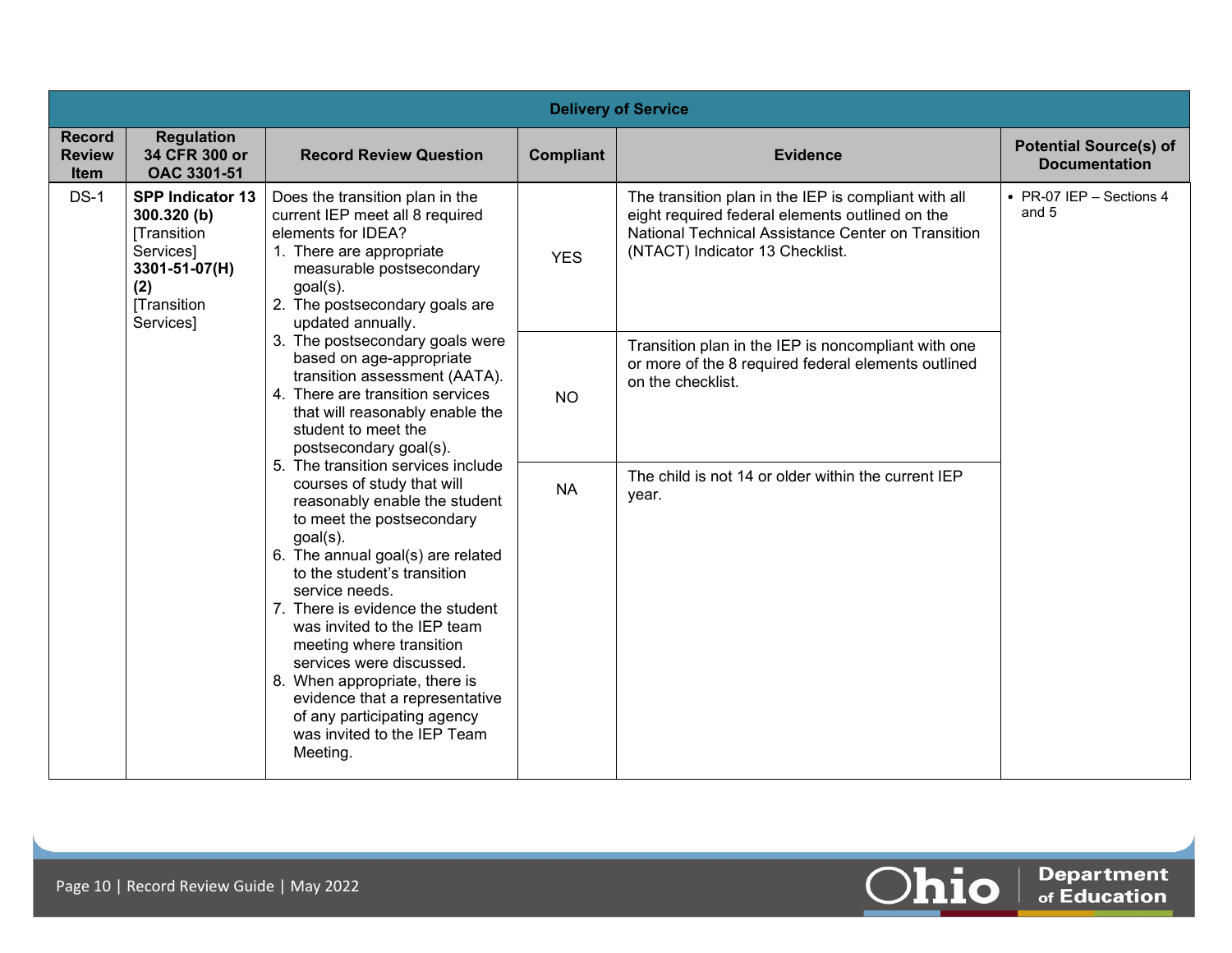|                                               | <b>Delivery of Service</b>                                                 |                                                                                                                                           |                  |                                                                                                                                                                                                                                                                                                                                                                                                                                                                                                                                                                                                                                                                                                                                                                             |                                                                                                        |  |  |  |  |
|-----------------------------------------------|----------------------------------------------------------------------------|-------------------------------------------------------------------------------------------------------------------------------------------|------------------|-----------------------------------------------------------------------------------------------------------------------------------------------------------------------------------------------------------------------------------------------------------------------------------------------------------------------------------------------------------------------------------------------------------------------------------------------------------------------------------------------------------------------------------------------------------------------------------------------------------------------------------------------------------------------------------------------------------------------------------------------------------------------------|--------------------------------------------------------------------------------------------------------|--|--|--|--|
| <b>Record</b><br><b>Review</b><br><b>Item</b> | <b>Regulation</b><br>34 CFR 300 or<br>OAC 3301-51                          | <b>Record Review Question</b>                                                                                                             | <b>Compliant</b> | <b>Evidence</b>                                                                                                                                                                                                                                                                                                                                                                                                                                                                                                                                                                                                                                                                                                                                                             | <b>Potential Source(s) of</b><br><b>Documentation</b>                                                  |  |  |  |  |
| $DS-2$                                        | 300.320(a)(1)<br>[Definition of<br>individualized<br>education<br>program] | Does the IEP include Present<br>Levels of Academic Achievement<br>and Functional Performance that<br>address the needs of the<br>student? | <b>YES</b>       | Present Levels of Performance must include the<br>following information as it relates to each goal:<br>Summary of current daily academic/behavior<br>and/or functional performance compared to<br>expected grade-level standards or to expected<br>age-appropriate performance in order to provide<br>a frame of reference for annual goal<br>development in the specific area of academic<br>and/or functional need;<br>Baseline data provided for developing a<br>$\bullet$<br>measurable goal (for example, ETR results, if<br>current, formative academic assessments,<br>curriculum-based measurements, transition<br>assessments or functional behavior<br>assessments);<br>Current performance measurement directly<br>$\bullet$<br>relates to the goal measurement. | • PR-07 IEP - Section 6<br>(Present Level of<br>Academic Achievement<br>and Functional<br>Performance) |  |  |  |  |
|                                               |                                                                            |                                                                                                                                           | <b>NO</b>        | Present levels of performance do not provide a<br>detailed and targeted summary of current daily<br>academic/behavior and /or functional performance<br>related to the development of measurable goals; OR<br>there is no comparison to grade-level or age-<br>appropriate performance expectations.                                                                                                                                                                                                                                                                                                                                                                                                                                                                        |                                                                                                        |  |  |  |  |

 $\boxed{\textcolor{red}{\textbf{O}}}$   $\boxed{\textcolor{red}{\textbf{o}}$   $\textcolor{red}{\textbf{o}}$   $\textcolor{red}{\textbf{C}}$   $\textcolor{red}{\textbf{C}}$   $\textcolor{red}{\textbf{C}}$   $\textcolor{red}{\textbf{C}}$   $\textcolor{red}{\textbf{C}}$   $\textcolor{red}{\textbf{C}}$   $\textcolor{red}{\textbf{C}}$   $\textcolor{red}{\textbf{C}}$   $\textcolor{red}{\textbf{C}}$   $\textcolor{red}{\textbf{C}}$   $\textcolor{red}{\textbf{C}}$   $\textcolor{red$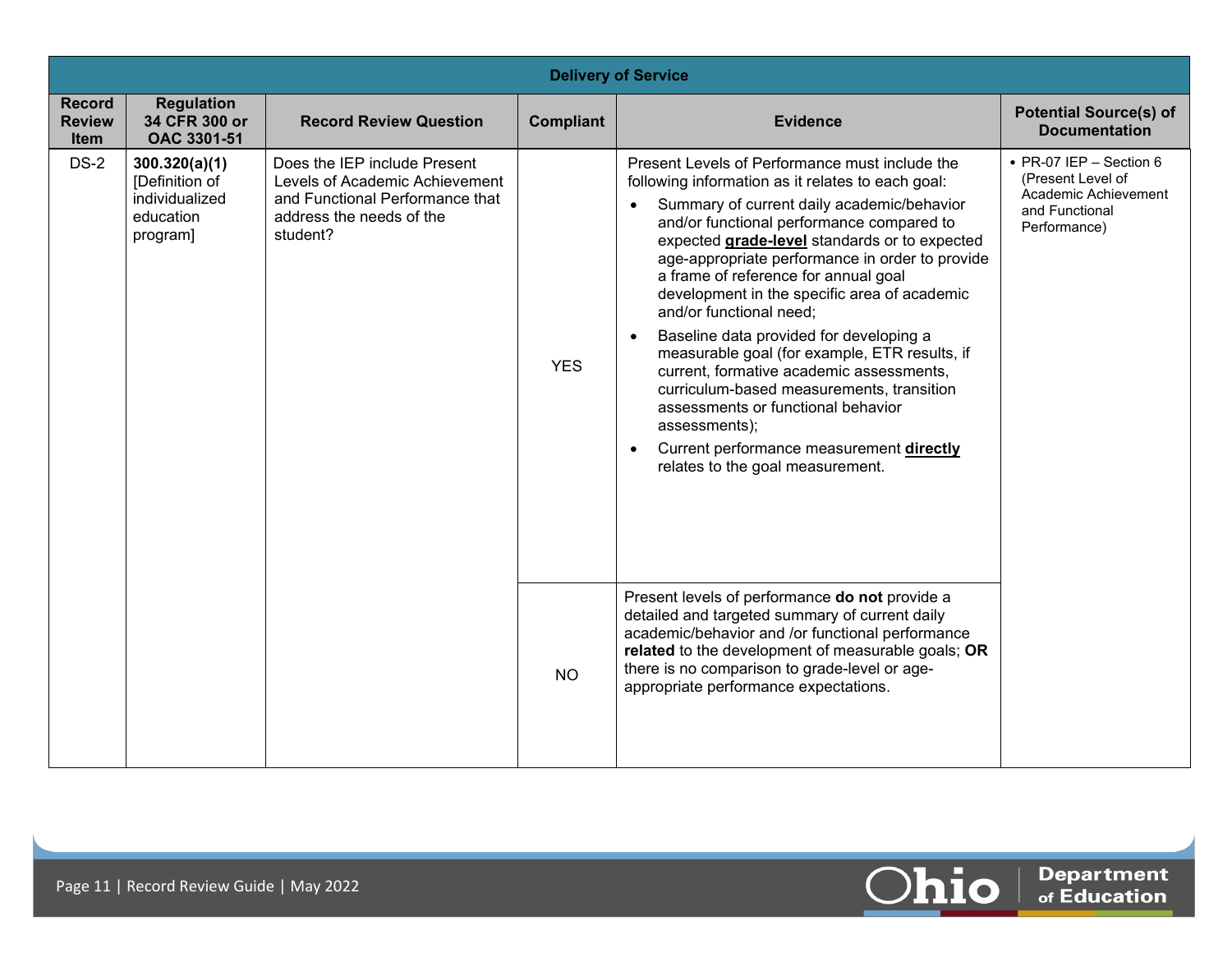|                                               | <b>Delivery of Service</b>                                                        |                                                                  |                   |                                                                                                                                                                                                                                                                                                                                                                                                                                                                                                                                                                                                                                                                                                                                                                                                                                        |                                                                 |  |  |  |  |
|-----------------------------------------------|-----------------------------------------------------------------------------------|------------------------------------------------------------------|-------------------|----------------------------------------------------------------------------------------------------------------------------------------------------------------------------------------------------------------------------------------------------------------------------------------------------------------------------------------------------------------------------------------------------------------------------------------------------------------------------------------------------------------------------------------------------------------------------------------------------------------------------------------------------------------------------------------------------------------------------------------------------------------------------------------------------------------------------------------|-----------------------------------------------------------------|--|--|--|--|
| <b>Record</b><br><b>Review</b><br><b>Item</b> | <b>Regulation</b><br>34 CFR 300 or<br>OAC 3301-51                                 | <b>Record Review Question</b>                                    | <b>Compliant</b>  | <b>Evidence</b>                                                                                                                                                                                                                                                                                                                                                                                                                                                                                                                                                                                                                                                                                                                                                                                                                        | <b>Potential Source(s) of</b><br><b>Documentation</b>           |  |  |  |  |
| $DS-3$                                        | 300.320(a)(2)(i)<br>[Definition of<br>individualized<br>education<br>program]     | Are annual goals stated in<br>measurable terms?                  | <b>YES</b><br>NO. | Annual goals are stated in measurable terms that<br>describe what can be taught to the child using<br>specially designed instruction within a twelve-month<br>period.<br>A measurable annual goal must contain the<br>following:<br>• Clearly defined behavior: the specific action the<br>child will be expected to perform;<br>The condition (situation, setting or given<br>material) under which the behavior is to be<br>performed;<br>Performance criteria desired: the level the child<br>must demonstrate for mastery AND the number<br>of times the child must demonstrate the skill or<br>behavior.<br>The goal must be measurable on its own.<br>The annual goals do not describe what can be taught<br>to the child using specially designed instruction, and<br>the goal is missing one or more of the above<br>criteria. | $\bullet$ PR-07 IEP - Section 6<br>(Measurable Annual<br>Goals) |  |  |  |  |
| $DS-4$                                        | 300.320<br>(a)(2)(i)<br>[Definition of<br>individualized<br>education<br>program] | Do annual goals address the<br>child's academic area(s) of need? | <b>YES</b>        | There is alignment between the academic needs<br>identified in the ETR and the annual goals; OR There<br>is evidence in the IEP that the IEP team, based on<br>the severity of needs, decided to prioritize certain<br>needs above others; OR There is a statement that<br>the IEP team has determined there is no longer a<br>need for a specific goal.                                                                                                                                                                                                                                                                                                                                                                                                                                                                               | • PR-07 IEP - Section 6                                         |  |  |  |  |
|                                               |                                                                                   |                                                                  | NO.               | Annual goals fail to address the child's academic<br>needs identified in the ETR and/or IEP.                                                                                                                                                                                                                                                                                                                                                                                                                                                                                                                                                                                                                                                                                                                                           |                                                                 |  |  |  |  |
|                                               |                                                                                   |                                                                  | <b>NA</b>         | Academic needs were not identified at this time.                                                                                                                                                                                                                                                                                                                                                                                                                                                                                                                                                                                                                                                                                                                                                                                       |                                                                 |  |  |  |  |

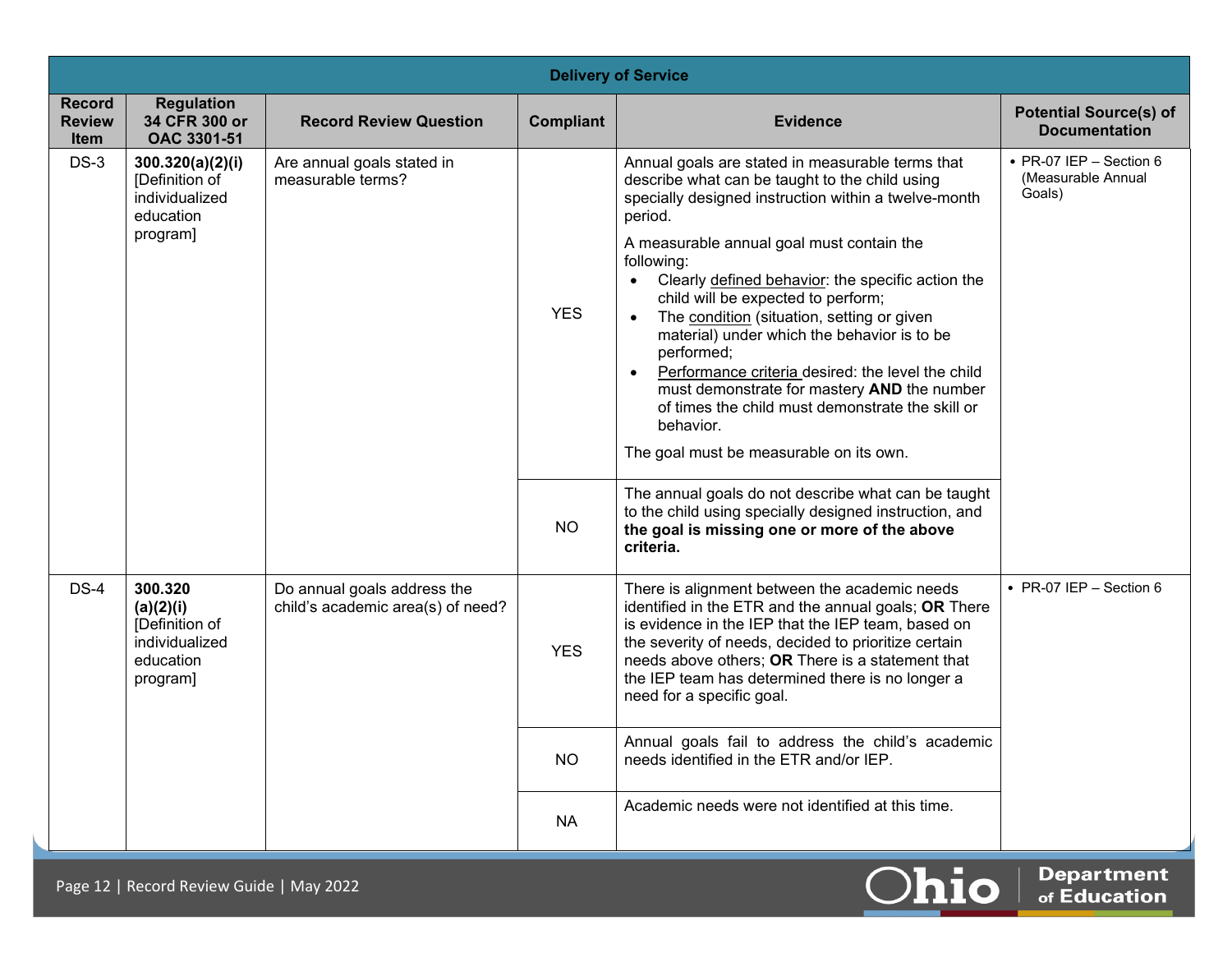|                                               | <b>Delivery of Service</b>                                                                                                                                                                                                                      |                                                                                                                                                                              |                  |                                                                                                                                                                                                                                                                                                                                                                                                                                                                 |                                                                                              |
|-----------------------------------------------|-------------------------------------------------------------------------------------------------------------------------------------------------------------------------------------------------------------------------------------------------|------------------------------------------------------------------------------------------------------------------------------------------------------------------------------|------------------|-----------------------------------------------------------------------------------------------------------------------------------------------------------------------------------------------------------------------------------------------------------------------------------------------------------------------------------------------------------------------------------------------------------------------------------------------------------------|----------------------------------------------------------------------------------------------|
| <b>Record</b><br><b>Review</b><br><b>Item</b> | <b>Regulation</b><br>34 CFR 300 or<br><b>OAC 3301-51</b>                                                                                                                                                                                        | <b>Record Review Question</b>                                                                                                                                                | <b>Compliant</b> | <b>Evidence</b>                                                                                                                                                                                                                                                                                                                                                                                                                                                 | <b>Potential Source(s) of</b><br><b>Documentation</b>                                        |
| $DS-5$                                        | 300.320(a)(2)(i)<br>[Definition of<br>individualized<br>education<br>program]                                                                                                                                                                   | Do annual goals address the<br>child's functional area(s) of need?                                                                                                           | <b>YES</b>       | There is alignment between the functional needs<br>identified in the ETR and the annual goals; OR There<br>is evidence in the IEP that the IEP team, based on<br>the severity of needs, decided to prioritize certain<br>needs above others; OR There is a statement that<br>the IEP team has determined there is no longer a<br>need for a specific goal.<br>Functional means nonacademic, as in "routine<br>activities of everyday living."                   | • PR-07 IEP - Section $6$                                                                    |
|                                               |                                                                                                                                                                                                                                                 |                                                                                                                                                                              | <b>NO</b>        | The annual goals fail to reasonably address<br>functional area(s) of need identified in the ETR<br>and/or IEP.                                                                                                                                                                                                                                                                                                                                                  |                                                                                              |
|                                               |                                                                                                                                                                                                                                                 |                                                                                                                                                                              | <b>NA</b>        | Functional needs were not identified at this time.                                                                                                                                                                                                                                                                                                                                                                                                              |                                                                                              |
| $DS-6$                                        | 300.320(a)(4)<br>[Definition of<br>individualized<br>education<br>program]<br>3301-51-01 (B)<br>(54) [Definition of<br><b>Related Services]</b><br>3301-51-01(B)<br>$(60)$ (b) (iii)<br>[Definition of<br>Specially<br>Designed<br>Instruction] | Does the IEP contain a statement<br>of specially designed instruction,<br>including related services, that<br>addresses the needs of the child<br>and supports annual goals? | <b>YES</b>       | The IEP specifically identifies the provision of<br>specially designed instruction (SDI) and related<br>services AND describes the nature of the instruction<br>that aligns with the needs of the child AND supports<br>achievement of annual goals. The SDI describes<br>skills and methods used for instruction specific to the<br>goal; OR The child is receiving related services that<br>the IEP team has determined is specially designed<br>instruction. | • PR-07 IEP - Section 7<br>Description(s) of<br><b>Specially Designed</b><br><b>Services</b> |
|                                               |                                                                                                                                                                                                                                                 |                                                                                                                                                                              | <b>NO</b>        | The IEP does not specifically identify the provision of<br>specially designed instruction, including related<br>services, AND/OR does not describe the nature of<br>the instruction that aligns with the needs of the child<br>AND/OR does not support achievement of annual<br>goals.                                                                                                                                                                          |                                                                                              |

 $\boxed{\textcolor{red}{\textbf{O}}}$   $\boxed{\textcolor{red}{\textbf{o}}$   $\textcolor{red}{\textbf{o}}$   $\textcolor{red}{\textbf{C}}$   $\textcolor{red}{\textbf{C}}$   $\textcolor{red}{\textbf{C}}$   $\textcolor{red}{\textbf{C}}$   $\textcolor{red}{\textbf{C}}$   $\textcolor{red}{\textbf{C}}$   $\textcolor{red}{\textbf{C}}$   $\textcolor{red}{\textbf{C}}$   $\textcolor{red}{\textbf{C}}$   $\textcolor{red}{\textbf{C}}$   $\textcolor{red}{\textbf{C}}$   $\textcolor{red$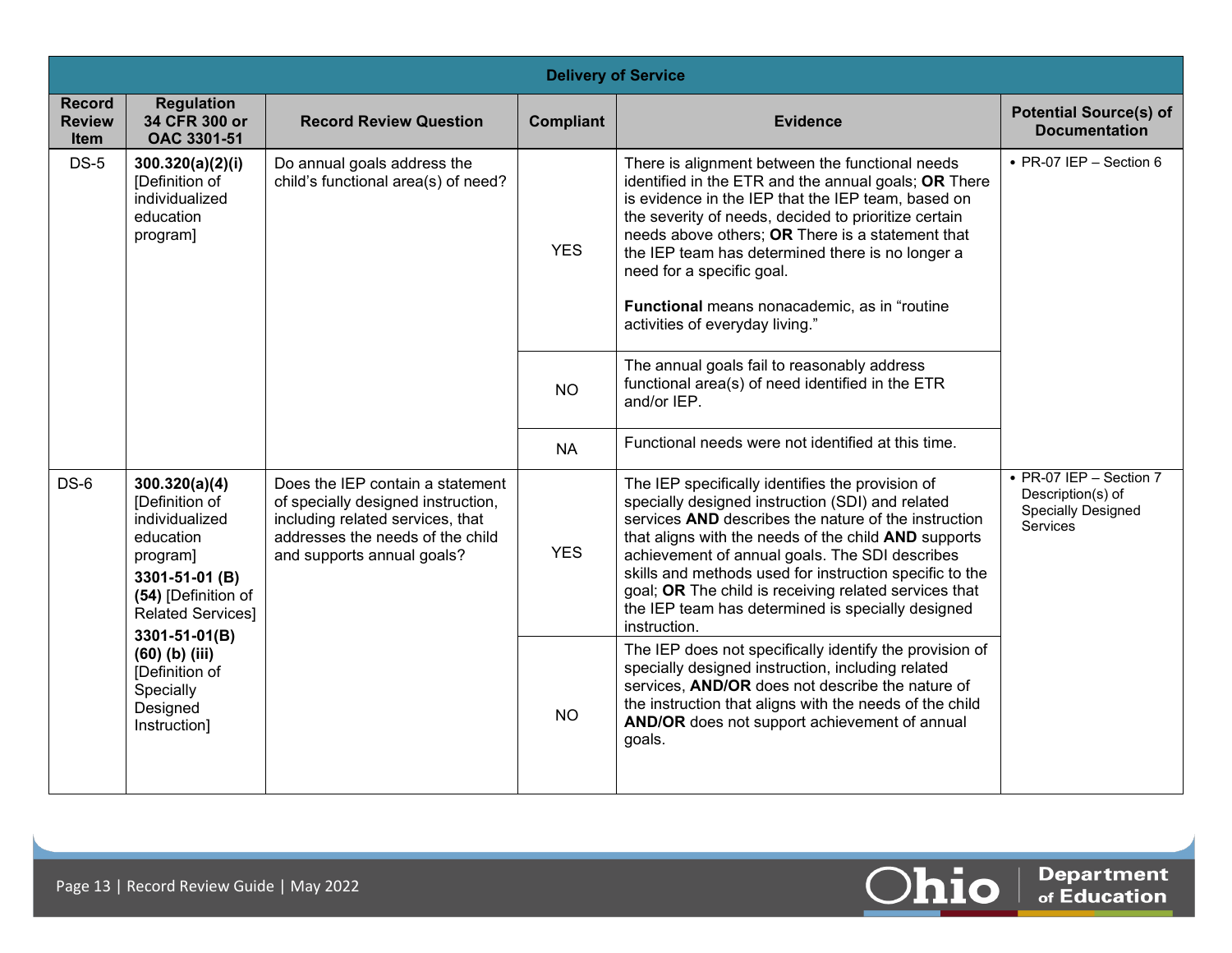|                                               | <b>Delivery of Service</b>                                                 |                                                                                                                                             |                  |                                                                                                                                                                                                                                                                                                                                       |                                                                                                                  |  |
|-----------------------------------------------|----------------------------------------------------------------------------|---------------------------------------------------------------------------------------------------------------------------------------------|------------------|---------------------------------------------------------------------------------------------------------------------------------------------------------------------------------------------------------------------------------------------------------------------------------------------------------------------------------------|------------------------------------------------------------------------------------------------------------------|--|
| <b>Record</b><br><b>Review</b><br><b>Item</b> | <b>Regulation</b><br>34 CFR 300 or<br>OAC 3301-51                          | <b>Record Review Question</b>                                                                                                               | <b>Compliant</b> | <b>Evidence</b>                                                                                                                                                                                                                                                                                                                       | <b>Potential Source(s) of</b><br><b>Documentation</b>                                                            |  |
| <b>DS-7</b>                                   | 300.320(a)(7)<br>[Definition of<br>individualized<br>education<br>program] | Does the statement of specially<br>designed instruction, including<br>related services, indicate the<br>location where it will be provided? | <b>YES</b>       | The IEP specifically identifies the location of<br>services. If more than one location, each location is<br>separated to show the specially designed instruction<br>and/or related services for each location.                                                                                                                        | • PR-07 IEP - Section 7<br>Description(s) of<br><b>Specially Designed</b><br>Services (Location of<br>Services)  |  |
|                                               |                                                                            |                                                                                                                                             | NO.              | The IEP does NOT specify where specially designed<br>instruction and/or related services will be provided;<br>OR Each location is not separated to show the<br>specially designed instruction and/or related services<br>for each location.                                                                                           |                                                                                                                  |  |
| $DS-8$                                        | 300.320(a)(7)<br>[Definition of<br>individualized<br>education<br>program] | Does the statement of specially<br>designed instruction, including<br>related services, indicate the<br>amount of time and frequency?       | <b>YES</b>       | The statement of specially designed instruction<br>and/or related services specifically identifies the<br>amount of time and frequency of services the child<br>will receive AND it is clear and understandable to<br>parents.                                                                                                        | • PR-07 IEP - Section 7<br>Description(s) of<br>Specially Designed<br>Services (Amount of<br>Time and Frequency) |  |
|                                               |                                                                            |                                                                                                                                             | <b>NO</b>        | The specially designed instruction statement does<br>not specify the amount of time and frequency of<br>services received; OR More than one goal or<br>provider is specified in the amount of time; OR<br>Amounts of time and frequency are not clear and<br>understandable to parents regarding when services<br>are being provided. |                                                                                                                  |  |

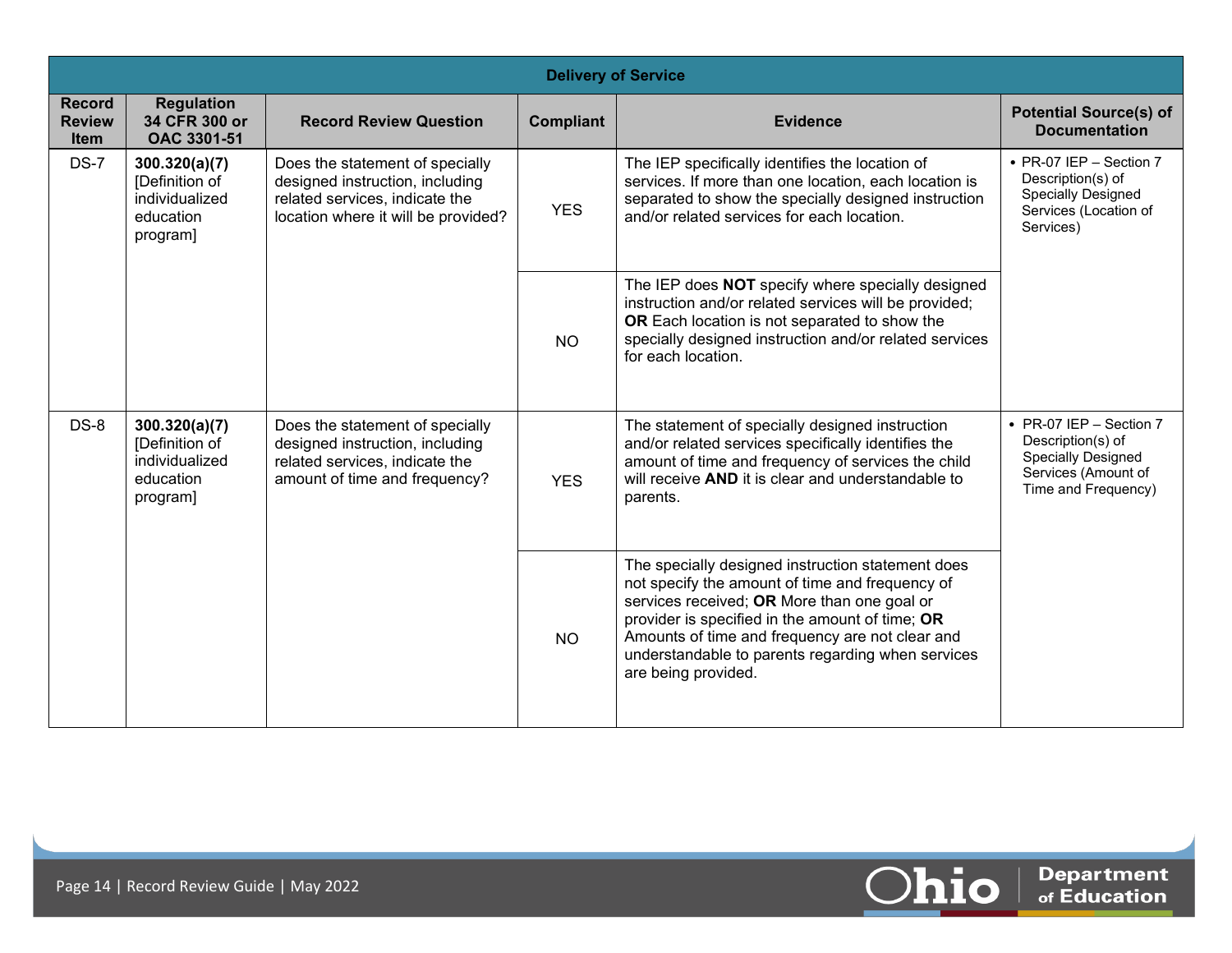|                                               | <b>Delivery of Service</b>                                |                                                                                                                                               |                  |                                                                                                                                                                                                                                                                                                                                                                                                                                                                                                                                                                                                                                                                                                                                                                                                                                                                           |                                                                                                                                                                                                   |  |  |
|-----------------------------------------------|-----------------------------------------------------------|-----------------------------------------------------------------------------------------------------------------------------------------------|------------------|---------------------------------------------------------------------------------------------------------------------------------------------------------------------------------------------------------------------------------------------------------------------------------------------------------------------------------------------------------------------------------------------------------------------------------------------------------------------------------------------------------------------------------------------------------------------------------------------------------------------------------------------------------------------------------------------------------------------------------------------------------------------------------------------------------------------------------------------------------------------------|---------------------------------------------------------------------------------------------------------------------------------------------------------------------------------------------------|--|--|
| <b>Record</b><br><b>Review</b><br><b>Item</b> | <b>Regulation</b><br>34 CFR 300 or<br>OAC 3301-51         | <b>Record Review Question</b>                                                                                                                 | <b>Compliant</b> | <b>Evidence</b>                                                                                                                                                                                                                                                                                                                                                                                                                                                                                                                                                                                                                                                                                                                                                                                                                                                           | <b>Potential Source(s) of</b><br><b>Documentation</b>                                                                                                                                             |  |  |
| $DS-9$                                        | 300.324(a)(2)(v)<br>[Consideration of<br>special factors] | Does the IEP identify assistive<br>technology to enable the child to<br>be involved and make progress in<br>the general education curriculum? | <b>YES</b>       | The IEP includes assistive technology and/or<br>assistive technology services to meet the described<br>needs for the child. For clarity, the statement should<br>include how the device or the service meets the<br>needs of the child.<br>300.5 Assistive Technology Device: any device<br>item, piece of equipment, or product system, whether<br>acquired commercially off the shelf, modified, or<br>customized, that directly assist a child with a<br>disability to increase, maintain, or improve his or her<br>functional capabilities. A medical device that is<br>surgically implanted or the replacement of such a<br>device is not included under the term "assistive<br>technology device."<br>300.6 Assistive Technology Service: Any service<br>that directly assists the child in the selection,<br>acquisition or use of an assistive technology device. | • PR-07 IEP - Section 2<br>Special Instructional<br>Factors<br>• PR-07 IEP - Section 7<br>Description(s) of<br><b>Specially Designed</b><br>Services-Assistive<br>Technology or<br>Accommodations |  |  |
|                                               |                                                           |                                                                                                                                               | <b>NO</b>        | Assistive technology and/or services were identified<br>in the ETR but not included on the IEP; OR Assistive<br>technology is listed as needed, at the discretion of<br>the teacher, as requested; OR Assistive technology<br>is generic and not specific to individual needs.                                                                                                                                                                                                                                                                                                                                                                                                                                                                                                                                                                                            |                                                                                                                                                                                                   |  |  |
|                                               |                                                           |                                                                                                                                               | <b>NA</b>        | Based on the needs of the child, assistive technology<br>and/or services were not identified at this time.                                                                                                                                                                                                                                                                                                                                                                                                                                                                                                                                                                                                                                                                                                                                                                |                                                                                                                                                                                                   |  |  |

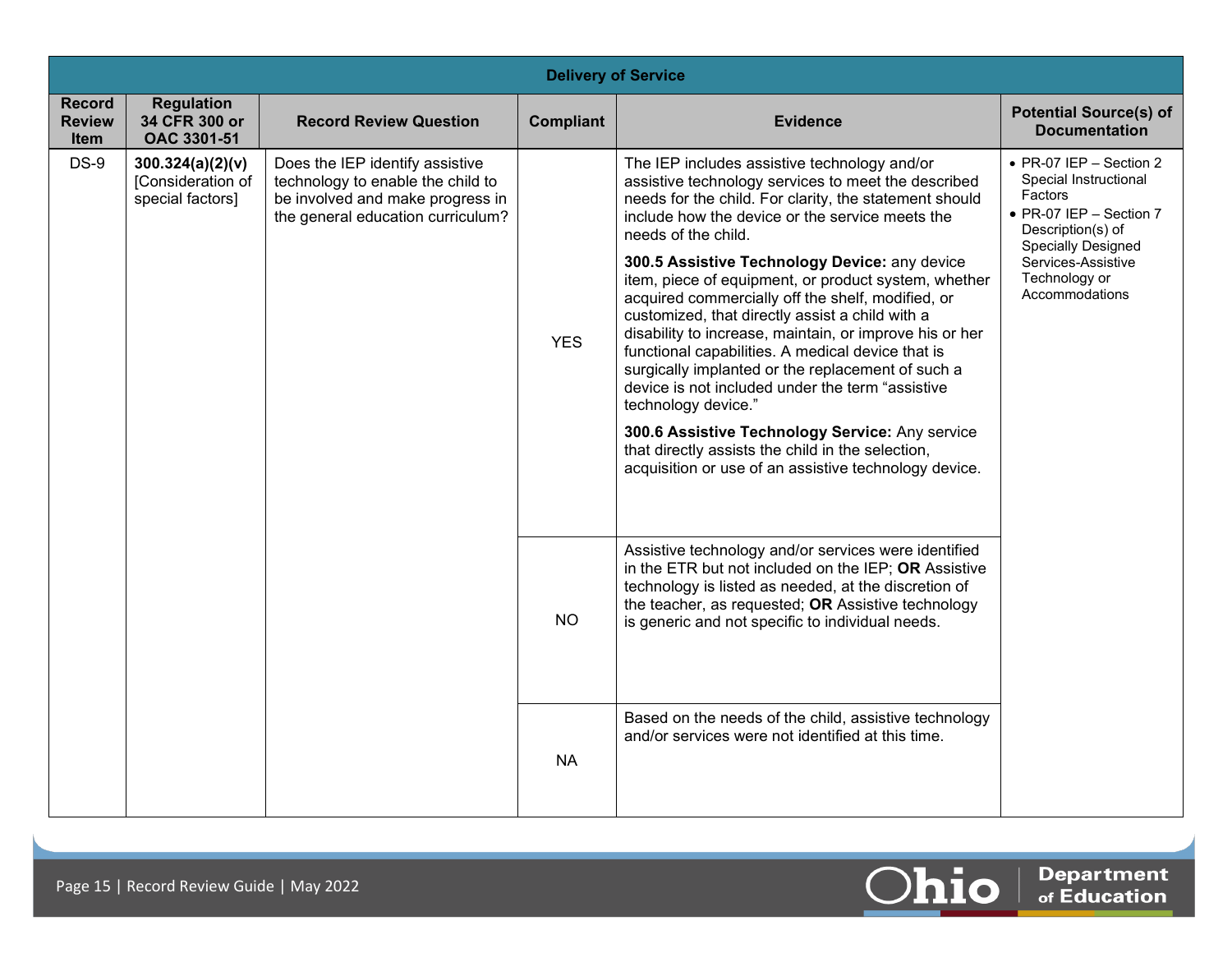|                                               | <b>Delivery of Service</b>                                                                                                                                                                                                           |                                                                                                                                        |                                                                                                                                                                                                                                                                              |                                                                                                                                                                                                                                                                                                                                                                                                                                                                                                                                                                                                                                                                                                                                                                                                                  |                                                                                                                                                       |  |  |
|-----------------------------------------------|--------------------------------------------------------------------------------------------------------------------------------------------------------------------------------------------------------------------------------------|----------------------------------------------------------------------------------------------------------------------------------------|------------------------------------------------------------------------------------------------------------------------------------------------------------------------------------------------------------------------------------------------------------------------------|------------------------------------------------------------------------------------------------------------------------------------------------------------------------------------------------------------------------------------------------------------------------------------------------------------------------------------------------------------------------------------------------------------------------------------------------------------------------------------------------------------------------------------------------------------------------------------------------------------------------------------------------------------------------------------------------------------------------------------------------------------------------------------------------------------------|-------------------------------------------------------------------------------------------------------------------------------------------------------|--|--|
| <b>Record</b><br><b>Review</b><br><b>Item</b> | <b>Regulation</b><br>34 CFR 300 or<br>OAC 3301-51                                                                                                                                                                                    | <b>Record Review Question</b>                                                                                                          | <b>Compliant</b>                                                                                                                                                                                                                                                             | <b>Evidence</b>                                                                                                                                                                                                                                                                                                                                                                                                                                                                                                                                                                                                                                                                                                                                                                                                  | <b>Potential Source(s) of</b><br><b>Documentation</b>                                                                                                 |  |  |
| <b>DS-10</b>                                  | 300.320(a)(6)(i)<br>Does the IEP identify<br>[Definition of<br>accommodations provided to enable<br>individualized<br>the child to be involved and make<br>education<br>progress in the general education<br>curriculum?<br>program] | <b>YES</b>                                                                                                                             | The IEP describes accommodations provided to the<br>child and explains the conditions for and the extent of<br>each accommodation.<br>Accommodations provide access to course content<br>but do not alter the scope or complexity of the<br>information taught to the child. | • PR-07 IEP - Section 7<br>Description(s) of<br><b>Specially Designed</b><br>Services-<br>Accommodations                                                                                                                                                                                                                                                                                                                                                                                                                                                                                                                                                                                                                                                                                                         |                                                                                                                                                       |  |  |
|                                               |                                                                                                                                                                                                                                      |                                                                                                                                        |                                                                                                                                                                                                                                                                              | Accommodations are noted in the Profile or Present<br>Levels of Performance or in the ETR only and not listed<br>in Section 7; OR                                                                                                                                                                                                                                                                                                                                                                                                                                                                                                                                                                                                                                                                                |                                                                                                                                                       |  |  |
|                                               |                                                                                                                                                                                                                                      |                                                                                                                                        | <b>NO</b>                                                                                                                                                                                                                                                                    | Accommodations were identified by the IEP team but<br>not included on the IEP; OR                                                                                                                                                                                                                                                                                                                                                                                                                                                                                                                                                                                                                                                                                                                                |                                                                                                                                                       |  |  |
|                                               |                                                                                                                                                                                                                                      |                                                                                                                                        |                                                                                                                                                                                                                                                                              | Accommodations are listed as needed, at the discretion<br>of the teacher, as requested; OR The conditions and/or<br>extent of each accommodation were not explained.                                                                                                                                                                                                                                                                                                                                                                                                                                                                                                                                                                                                                                             |                                                                                                                                                       |  |  |
|                                               |                                                                                                                                                                                                                                      |                                                                                                                                        | <b>NA</b>                                                                                                                                                                                                                                                                    | Based on the needs of the child, accommodations were<br>not identified at this time.                                                                                                                                                                                                                                                                                                                                                                                                                                                                                                                                                                                                                                                                                                                             |                                                                                                                                                       |  |  |
| <b>DS-11</b>                                  | 300.320(a)(4)<br>[Definition of<br>individualized<br>education<br>program]                                                                                                                                                           | Does the IEP identify modifications<br>to enable the child to be involved<br>and make progress in the general<br>education curriculum? | <b>YES</b>                                                                                                                                                                                                                                                                   | The IEP describes the type of modification and the<br>extent of the modification provided to the child.<br>Modifications means changes made to the content that<br>students are expected to learn where the amount or<br>complexity of materials is altered from grade-level<br>curriculum expectations. When an instructional or<br>curriculum modification is made, either the specific<br>subject matter is altered, or the performance expected<br>of the student is changed. Sometimes the nature and<br>severity of the student's disability require that both the<br>materials and the performance expected of the student<br>be changed.<br>Modifications of the curriculum result in the child being<br>taught the same information as the same-age and<br>grade-level peers, but with less complexity. | • PR-07 IEP, Section 7<br>• Description(s) of<br><b>Specially Designed</b><br>Services-Modifications<br>• Profile or Present Levels<br>of Performance |  |  |
|                                               |                                                                                                                                                                                                                                      |                                                                                                                                        | <b>NO</b>                                                                                                                                                                                                                                                                    | The IEP does not describe the type of modification and<br>the extent of the modification provided to the child; OR<br>Modifications are listed as needed, at the discretion of<br>the teacher, as requested.                                                                                                                                                                                                                                                                                                                                                                                                                                                                                                                                                                                                     |                                                                                                                                                       |  |  |
|                                               |                                                                                                                                                                                                                                      |                                                                                                                                        | NA.                                                                                                                                                                                                                                                                          | Based on the needs of the child, modifications were not<br>identified at this time.                                                                                                                                                                                                                                                                                                                                                                                                                                                                                                                                                                                                                                                                                                                              |                                                                                                                                                       |  |  |

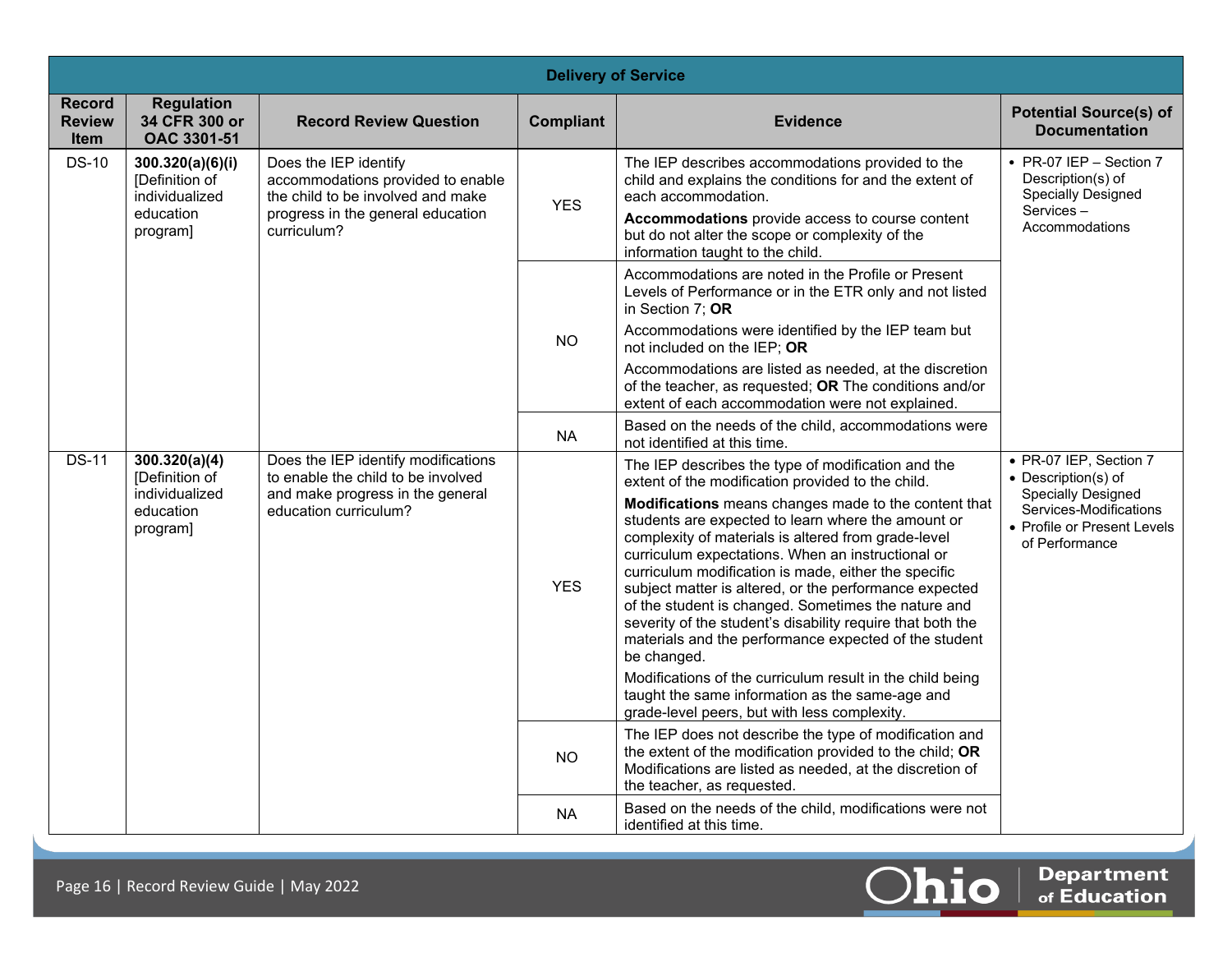|                                               | <b>Delivery of Service</b>                                                         |                                                                                                                                                                                                                                                              |                  |                                                                                                                                                                                                                                                                                                                                                                                                                                                                                                |                                                                                                                                      |  |
|-----------------------------------------------|------------------------------------------------------------------------------------|--------------------------------------------------------------------------------------------------------------------------------------------------------------------------------------------------------------------------------------------------------------|------------------|------------------------------------------------------------------------------------------------------------------------------------------------------------------------------------------------------------------------------------------------------------------------------------------------------------------------------------------------------------------------------------------------------------------------------------------------------------------------------------------------|--------------------------------------------------------------------------------------------------------------------------------------|--|
| <b>Record</b><br><b>Review</b><br><b>Item</b> | <b>Regulation</b><br>34 CFR 300 or<br>OAC 3301-51                                  | <b>Record Review Question</b>                                                                                                                                                                                                                                | <b>Compliant</b> | <b>Evidence</b>                                                                                                                                                                                                                                                                                                                                                                                                                                                                                | <b>Potential Source(s) of</b><br><b>Documentation</b>                                                                                |  |
| <b>DS-12</b>                                  | 300.320(a)(4)<br>[Definition of<br>individualized<br>education<br>program]         | Does the IEP identify supports for<br>school personnel to enable the<br>child to be involved and make<br>progress in the general education<br>curriculum?<br>Note: For preschool, provide the<br>amount of time and frequency in<br>the description for each | <b>YES</b>       | The IEP describes support(s) to school personnel<br>who may need assistance in implementing the child's<br>IEP. The section describes what support adult staff<br>are receiving from other adult staff.<br>For each support, the team must list the school<br>personnel to receive the support, the specific support<br>that will be provided and who will provide the<br>support.                                                                                                             | $\cdot$ PR-07 IEP - Section 7<br>Description(s) of<br><b>Specially Designed</b><br>Services - Support for<br><b>School Personnel</b> |  |
|                                               |                                                                                    | support.                                                                                                                                                                                                                                                     | <b>NO</b>        | Supports for school personnel were identified by the<br>IEP team but were not included on the IEP, or are<br>listed "as needed," "at the discretion of the teacher;"<br>OR Section 7 of the IEP did not specify what the<br>support is or who would provide the support; OR<br>The section described student services and not what<br>support adult staff are receiving from other adult<br>staff.<br>For preschool: Section 7 of the IEP did not provide<br>the amount of time and frequency. |                                                                                                                                      |  |
|                                               |                                                                                    |                                                                                                                                                                                                                                                              | <b>NA</b>        | Supports for school personnel were not identified at<br>this time.                                                                                                                                                                                                                                                                                                                                                                                                                             |                                                                                                                                      |  |
| $DS-13$                                       | 300.320<br>(a)(6)(ii)<br>[Definition of<br>individualized<br>education<br>program] | Is there a justification statement<br>regarding alternate assessment<br>participation?                                                                                                                                                                       | <b>YES</b>       | There is a statement describing why the child cannot<br>participate in the regular assessment and why the<br>alternate assessment is appropriate for the student<br>AND Evidence was provided that the IEP team used<br>the required Alternate Assessment for Students with<br>Significant Cognitive Disabilities (AASCD) Decision-<br>Making Tool documenting evidence of significant<br>cognitive disability.                                                                                | • PR-07 IEP - Section 12:<br>Justification statement<br>for AASCD                                                                    |  |
|                                               |                                                                                    |                                                                                                                                                                                                                                                              | <b>NO</b>        | The statement does not describe why the child<br>cannot participate in the regular assessment or how<br>the selected alternate assessment is appropriate for<br>the student; OR There is no evidence of significant<br>cognitive disability documented in the AASCD<br>Decision-Making Tool; OR The AASCD Decision-<br>Making Tool with parent signature was not provided.                                                                                                                     |                                                                                                                                      |  |
|                                               |                                                                                    |                                                                                                                                                                                                                                                              | <b>NA</b>        | The student did not participate in the alternate<br>assessment.                                                                                                                                                                                                                                                                                                                                                                                                                                |                                                                                                                                      |  |

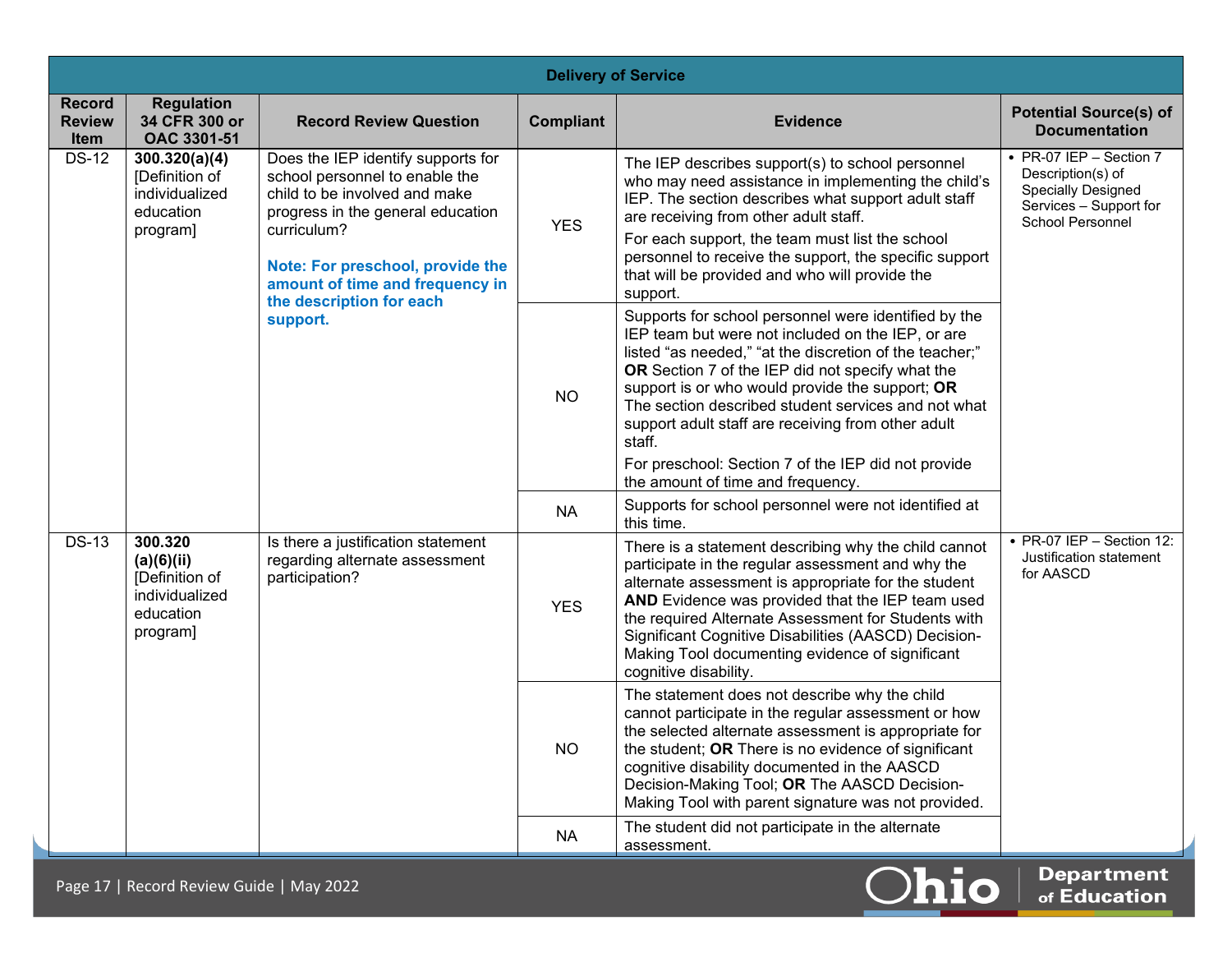|                                               | <b>Delivery of Service</b>                                                  |                                                                                                                                                                           |                  |                                                                                                                                                                                                                                                                                                                                                           |                                                                                                                                                                                                                                                                                                                                                                                                                                                                                                                      |  |
|-----------------------------------------------|-----------------------------------------------------------------------------|---------------------------------------------------------------------------------------------------------------------------------------------------------------------------|------------------|-----------------------------------------------------------------------------------------------------------------------------------------------------------------------------------------------------------------------------------------------------------------------------------------------------------------------------------------------------------|----------------------------------------------------------------------------------------------------------------------------------------------------------------------------------------------------------------------------------------------------------------------------------------------------------------------------------------------------------------------------------------------------------------------------------------------------------------------------------------------------------------------|--|
| <b>Record</b><br><b>Review</b><br><b>Item</b> | <b>Regulation</b><br>34 CFR 300 or<br>OAC 3301-51                           | <b>Record Review Question</b>                                                                                                                                             | <b>Compliant</b> | <b>Evidence</b>                                                                                                                                                                                                                                                                                                                                           | <b>Potential Source(s) of</b><br><b>Documentation</b>                                                                                                                                                                                                                                                                                                                                                                                                                                                                |  |
| $DS-14$                                       | 300.320(a)(3)<br>[Description of<br>individualized<br>education<br>program] | Was progress reporting data<br>collected and analyzed to monitor<br>performance on each goal?<br>This refers to progress<br>reporting data used to inform<br>instruction. | <b>YES</b>       | There is instructional data collected for each<br>measurable annual goal AND there is evidence that<br>data was analyzed to inform future instruction AND<br>there is evidence that the progress data reported<br>aligns to measurement(s) used in the annual goal<br>statement.                                                                          | • Progress Reports<br>• Progress toward last year's<br>qoals<br>• Concerns of parents<br>• Student's desired<br>school/post-school-outcome<br>qoals                                                                                                                                                                                                                                                                                                                                                                  |  |
|                                               |                                                                             |                                                                                                                                                                           | NO.              | There is no evidence of data collection on each annual<br>goal, progress reports/analysis; OR There is no<br>evidence that the progress data for each annual goal<br>was reported; OR Progress reported does not align to<br>measurement(s) used in the annual goal statement.                                                                            | • Input from related service<br>providers<br>• Use of objective/measurable<br>terms in present levels of<br>performance and<br>goals/objectives                                                                                                                                                                                                                                                                                                                                                                      |  |
| $DS-15$                                       | 300.324(b)<br>[Review and<br>revision of IEPs]]                             | During this school year, were<br>revisions to the IEP made based<br>on data indicating changes in<br>student needs or abilities?                                          | <b>YES</b>       | Data from progress monitoring and/or recent<br>evaluations drive decisions made to modify the IEP.<br>After data analysis, the decision was made to adjust<br>instruction to promote increased student learning.<br>Rationale for instructional adjustment is documented.<br>The IEP details the instructional adjustment(s) in the<br>relevant sections. | • Evidence that staff use<br>student progress data to<br>assess the effectiveness of<br>each special education<br>instructional service and<br>strategy that have been<br>implemented to determine if<br>the instructional approach is<br>effective with the student.<br>Documentation verifies that<br>interventions have been<br>implemented with fidelity<br>(training, observations) prior<br>to request for change.<br>• Evidence exists that when<br>progress monitoring shows<br>the student is not likely to |  |
|                                               |                                                                             |                                                                                                                                                                           | <b>NO</b>        | Data indicating the need for revision were available<br>(goal was mastered or no progress was made), but no<br>revisions were evident (PR-02, IEP amendment,<br>change of placement).                                                                                                                                                                     |                                                                                                                                                                                                                                                                                                                                                                                                                                                                                                                      |  |
|                                               |                                                                             |                                                                                                                                                                           | <b>NA</b>        | This is the first assessment reporting period of the year<br>and sufficient data are not yet available to inform IEP<br>adjustments; OR Based on progress monitoring data,<br>no revisions were necessary.                                                                                                                                                | reach his/her annual goals,<br>the educational agency<br>schedules IEP reviews in a<br>timely manner to review and,<br>if appropriate, revise the IEP.<br>• Data analysis indicating the<br>necessary instructional<br>adjustment(s).<br>Parental participation to<br>adjust instructional strategies<br>actively pursued.<br>• The IEP amendment.                                                                                                                                                                   |  |

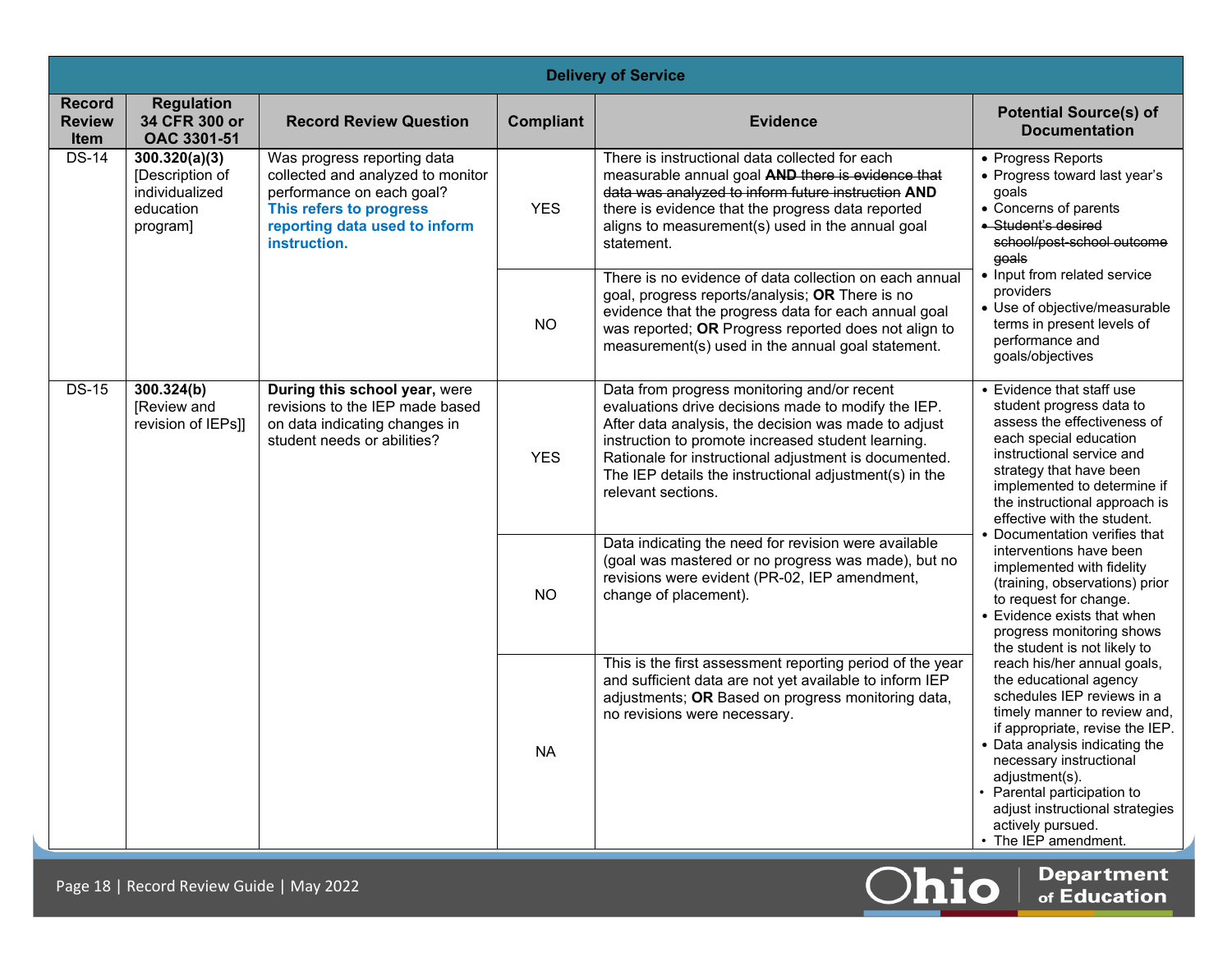|                                        | <b>Delivery of Service</b>                        |                                                     |                         |                                                                                                                                                                                                                                                                                                                                                                                                                                                                                                                                                                                                                                                                                                                                                                                                                                                                                                                            |                                                                                                                                                                     |  |
|----------------------------------------|---------------------------------------------------|-----------------------------------------------------|-------------------------|----------------------------------------------------------------------------------------------------------------------------------------------------------------------------------------------------------------------------------------------------------------------------------------------------------------------------------------------------------------------------------------------------------------------------------------------------------------------------------------------------------------------------------------------------------------------------------------------------------------------------------------------------------------------------------------------------------------------------------------------------------------------------------------------------------------------------------------------------------------------------------------------------------------------------|---------------------------------------------------------------------------------------------------------------------------------------------------------------------|--|
| <b>Record</b><br><b>Review</b><br>Item | <b>Regulation</b><br>34 CFR 300 or<br>OAC 3301-51 | <b>Record Review Question</b>                       | Compliant               | <b>Evidence</b>                                                                                                                                                                                                                                                                                                                                                                                                                                                                                                                                                                                                                                                                                                                                                                                                                                                                                                            | <b>Potential Source(s) of</b><br><b>Documentation</b>                                                                                                               |  |
| <b>DS-16</b>                           | $300.321(1)-(7)$<br>[IEP Team]                    | Did the IEP meeting consist of<br>a qualified team? | <b>YES</b><br><b>NO</b> | The IEP Team consisted of the following:<br>Parent<br>$\bullet$<br>General education teacher<br>Special education teacher<br>$\bullet$<br>Educational agency representative (authorized to<br>$\bullet$<br>allocate funds)<br>Person qualified to interpret instructional<br>$\bullet$<br>implications participated in the meeting and<br>signed the IEP<br>A member of the IEP team may be excused from<br>attending an IEP team meeting, in whole or in part, if<br>the parent and the educational agency consent, in<br>writing, to the excusal prior to the IEP meeting.<br>If the IEP discussion involves any excused members'<br>area of the curriculum or related service, the member<br>must submit, in writing, input into the development of<br>the IEP prior to the meeting.<br>One or more of the above team members were not<br>involved in the IEP meeting with no evidence of<br>excusal where appropriate. | • PR-02 Parent Invitation<br>• PR-01 Prior Written<br><b>Notice</b><br>• Signed excusal by parent<br>and written information<br>from the excused IEP<br>team member |  |